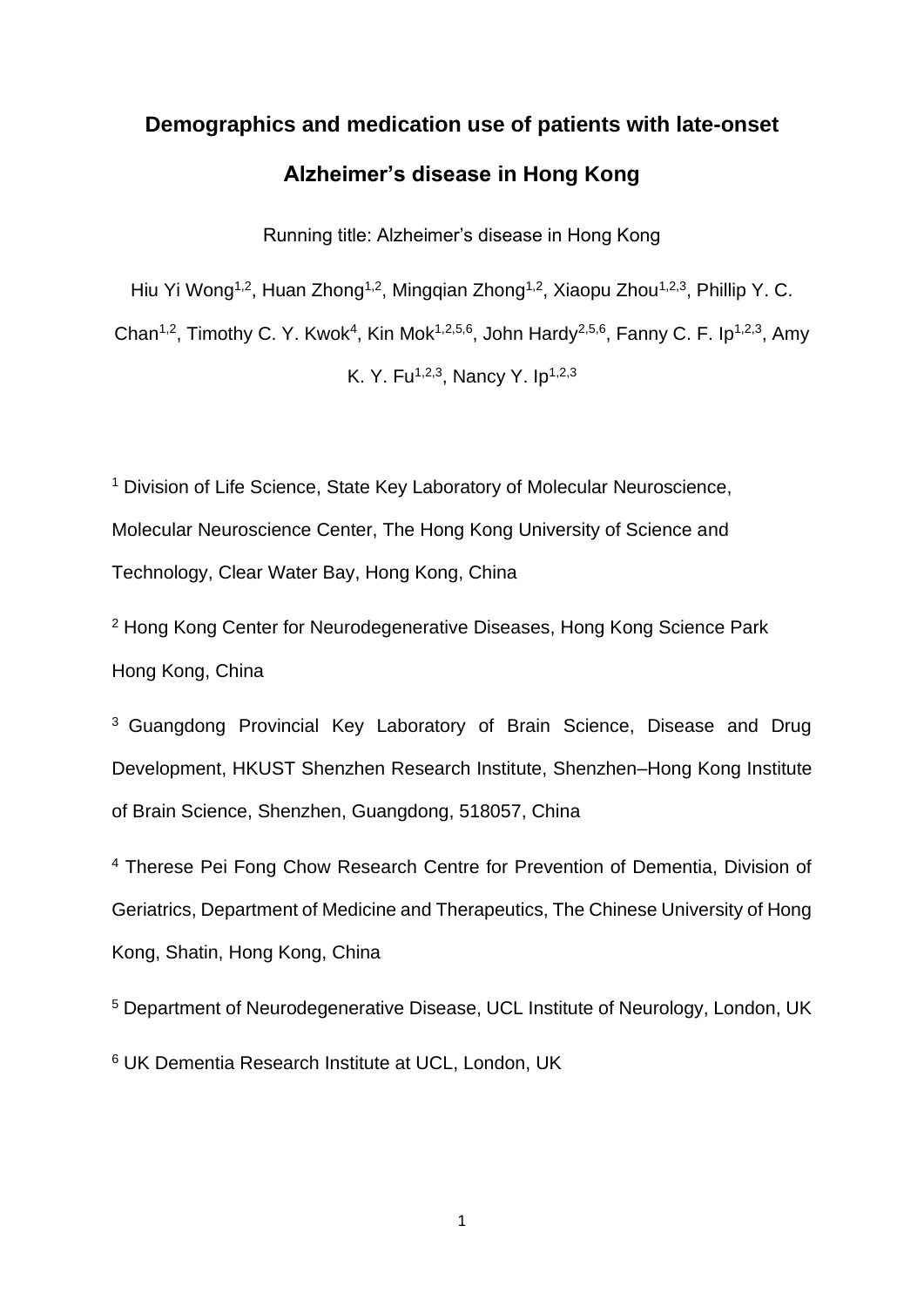\* Correspondence should be addressed to N.Y.I. [\(boip@ust.hk\)](mailto:boip@ust.hk), The Hong Kong University of Science and Technology, Clear Water Bay, Hong Kong, China; Phone: +852-2358-6161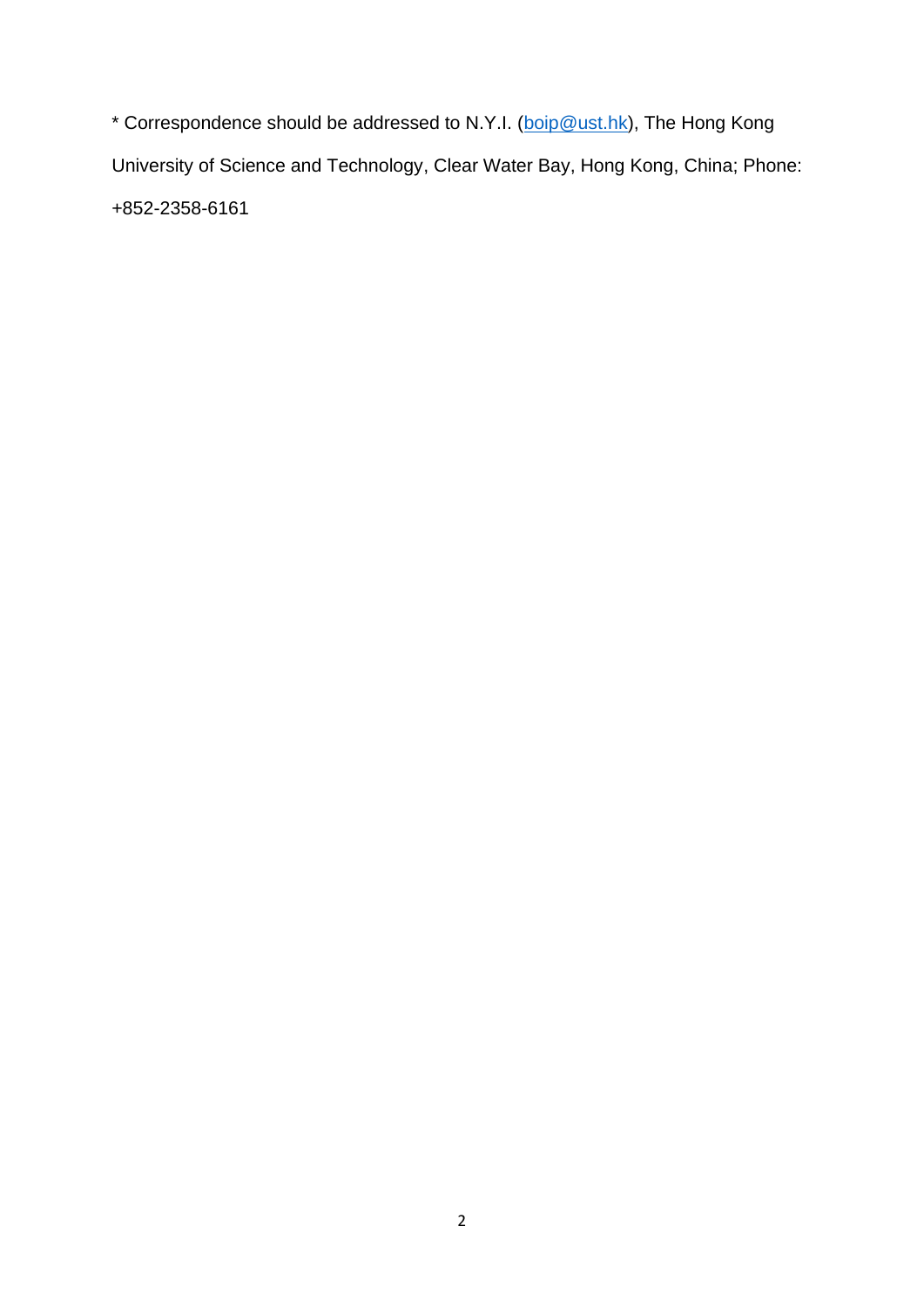### **Abstract:**

**Background:** Alzheimer's disease (AD) is the commonest cause of dementia in the elderly population. However, epidemiological studies on the demographics of AD in Hong Kong population are lacking.

**Objectives:** We investigated the demographics, comorbidities, mortality rates, and medication use of patients with AD in Hong Kong to understand how the disease has been managed locally.

**Methods:** This was a collaborative study of The Hong Kong University of Science and Technology and the Hospital Authority Data Collaboration Lab. We analyzed the demographic data, clinical records, diagnoses and medication records of patients with AD under the care of the Hospital Authority between January 1, 2007 and December 31, 2017.

**Results:** We identified 23,467 patients diagnosed with AD. The median age at diagnosis was 84 years old, and 71% of patients were female. The commonest comorbidity was hypertension (52.6%). 39.9% of patients received medications for dementia; of those, 68.4% had taken those medications for >1 year. Compared to nonusers, long-term AD medication users had a significantly younger age of AD onset and were taking more lipid-regulating medication, diabetes medication, or antidepressants. Surprisingly, the use of antipsychotics in patients with AD was quite common; 50.7% of patients had received any type of antipsychotic during disease progression.

**Conclusion:** This study provides detailed information on the demographics and medication use of patients with AD in Hong Kong. The data from this AD cohort will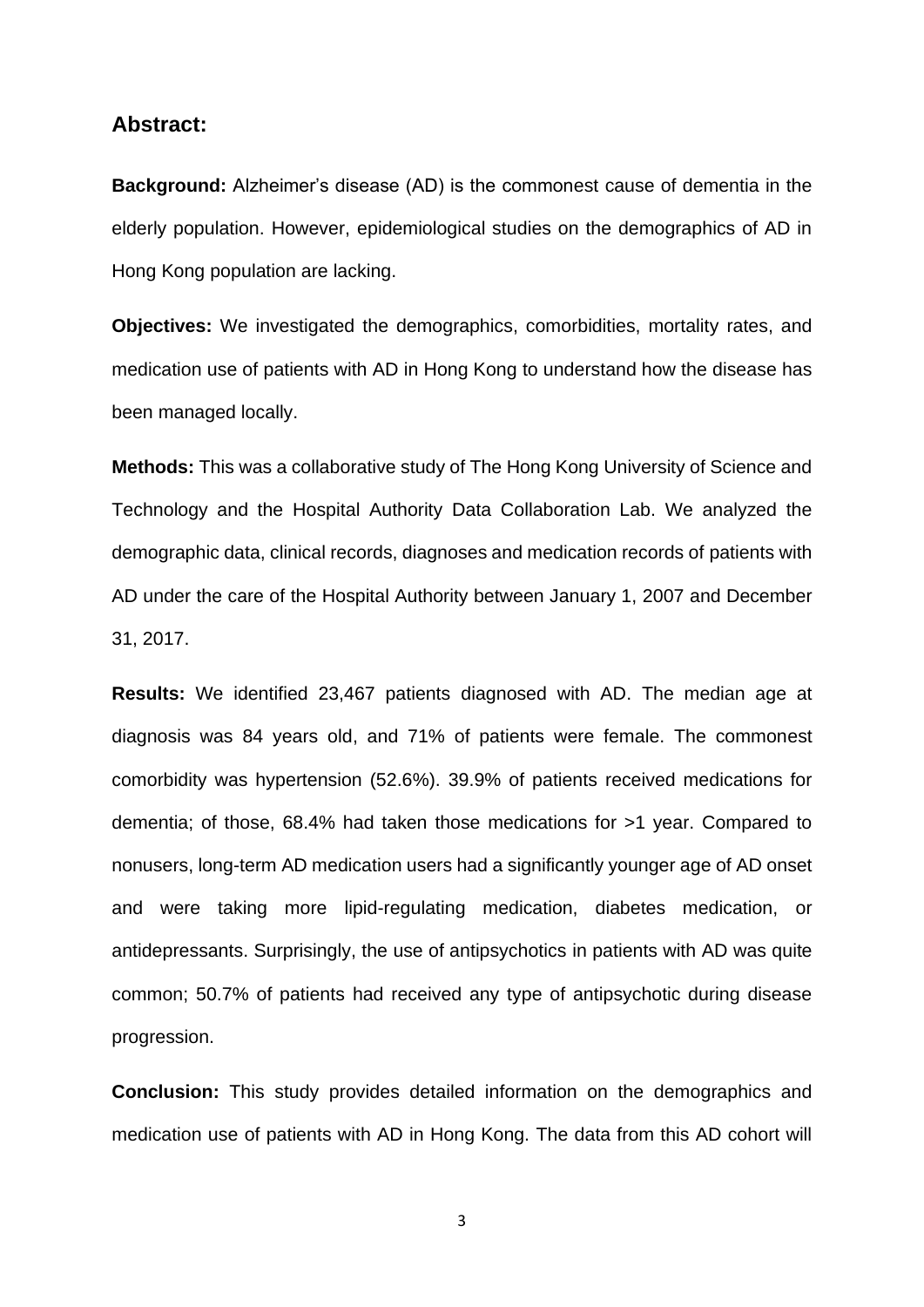aid our future research aiming to identify potential AD risk factors and associations between AD and other diseases.

Keywords: Alzheimer's disease, demographics, medication use, epidemiological study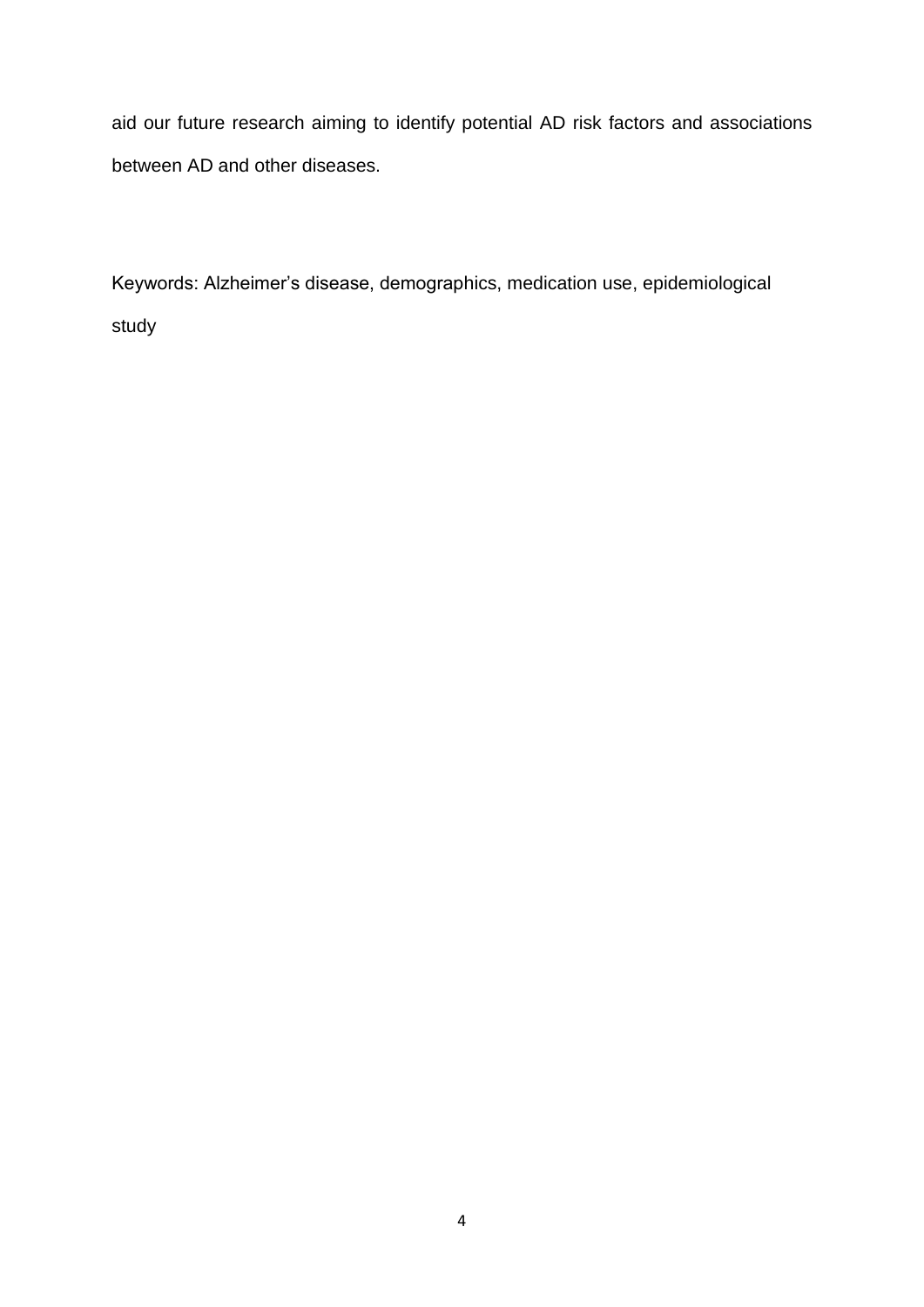# **Introduction**

Alzheimer's disease (AD) is the most common cause of dementia in the elderly population. By 2040, an estimated 80 million people worldwide will have dementia [1]. In 2018, more than 7 million elderly people in China had AD. In 2020, the estimated total costs of managing AD in China exceeded 200 billion USD, highlighting the disease's immense burden on society [2]. In Hong Kong, the elderly population (≥65 years old) has grown 4.3% annually over the past decade, reaching 1 million people in 2016 [3]. A 2018 meta-analysis based on 2 studies published in 1998 and 2008 estimated the prevalence of dementia in Hong Kong to be 7.2% [4-6]. However, studies on the prevalence of AD specifically in Hong Kong are lacking. Moreover, few studies have investigated the demographics or medication use of patients with AD in Hong Kong. There is an urgent need to study patients with AD in Hong Kong to improve patient care, guide government planning, estimate the social and economic costs of AD, and provide valuable information for research on AD pathogenesis and novel treatment strategies.

To understand the demographics and medication use of local patients with AD, The Hong Kong University of Science and Technology and Data Collaboration Lab of the Hospital Authority (HA) in Hong Kong conducted a collaborative study. The Data Collaboration Lab, which provides the 'Big Data Analytics Platform' to researchers for clinical data analysis, granted our team access to the demographic data, clinical records, diagnoses, investigations, and medication records of patients under the care of the HA. Data provided by the Big Data Analytics Platform is generated based on both written medical records and the electronic medical system, which hosts and manages the medical records in the public healthcare system under the Hospital Authority in Hong Kong. To identify patients with AD, we made the clinical diagnosis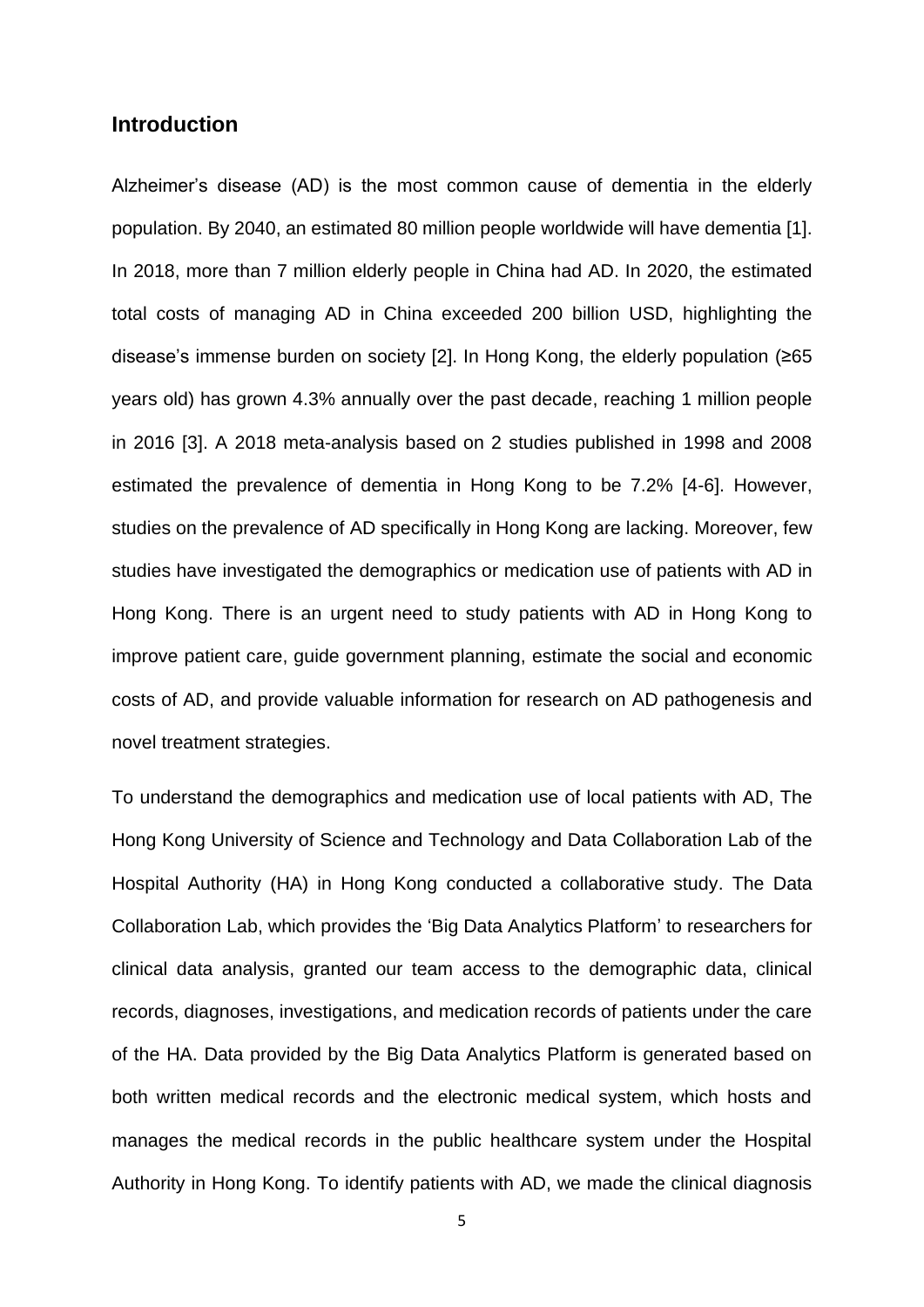based on the ICD-10 codes. Using the Big Data Analytics Platform, we identified patients documented as having AD over a 10-year period and investigated their demographics, comorbidities, medication use, and mortality rates. As the public healthcare services under the HA cover more than 90% of the secondary and tertiary services in Hong Kong [7], this cohort is representative of patients with AD in the Hong Kong elderly population.

# **Materials and Methods**

#### **Subject selection**

Using the Big Data Analytics Platform, we identified subjects who were ≥65 years old and had at least one inpatient or outpatient record of an AD-related ICD-10 code between January 1, 2007 and December 31, 2017 (*n* = 28,838). Meanwhile, we excluded subjects with documented neurodegenerative disorders other than AD (*n* = 2,572) since the underlying pathological changes in non-AD dementia differ from those in AD (Supplementary Table 1–2). We subsequently applied a case filter according to the patients' drug dispensing histories and clinical notes (Supplementary Figure 1).

## **Data analysis**

We then analyzed the demographic characteristics, comorbidities, clinical notes, and medication use of the AD cohort. We determined the presence of comorbidities by identifying diagnoses based on ICD-10 codes (Supplementary Table 3). We used the keyword 'death' to search the clinical notes for records relating to the episode of death. Two neurologists determined each subject's principal cause of death based on the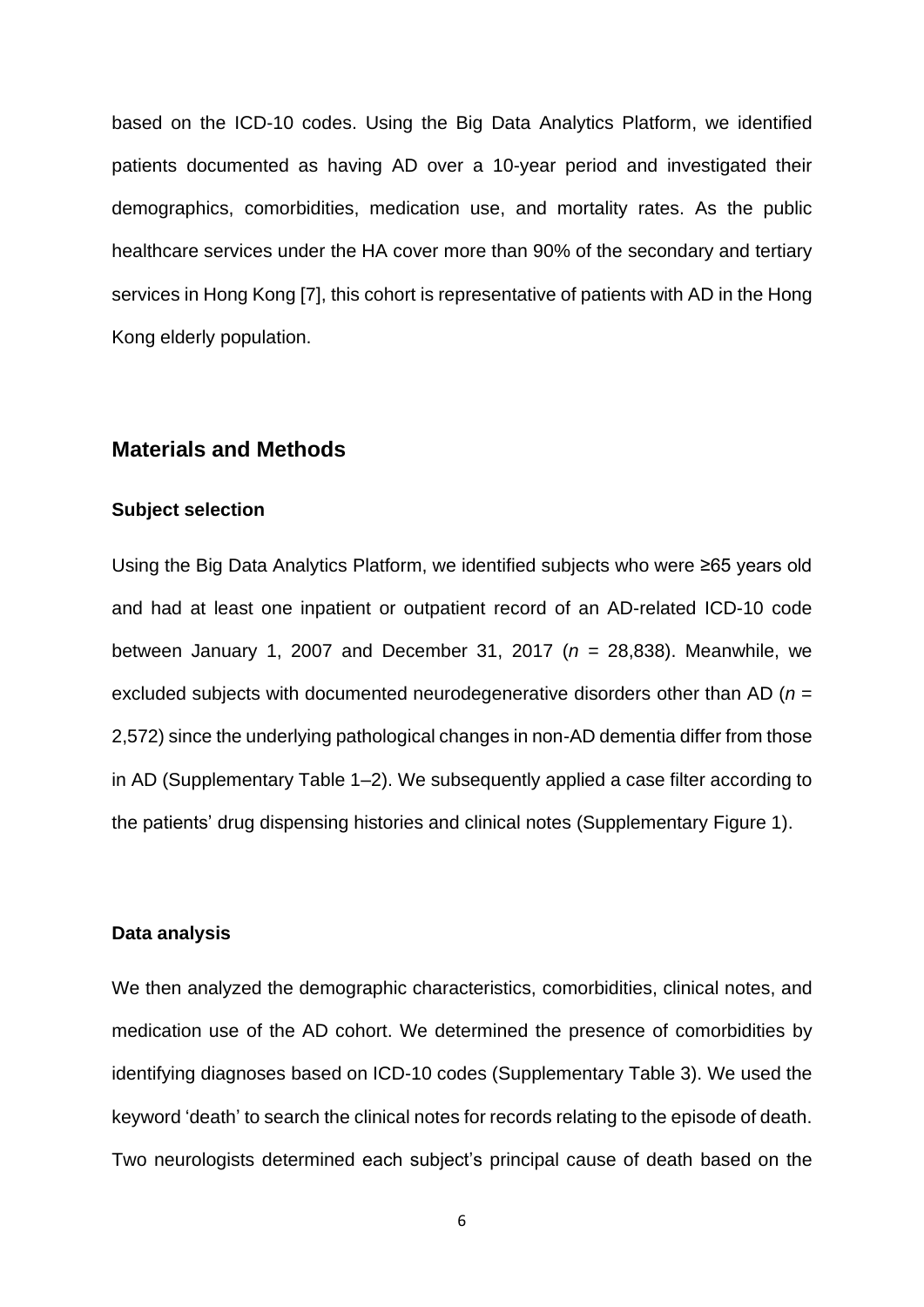clinical notes. We subsequently calculated annual mortality rates based on the cumulative number of mortalities and the cumulative number of AD cases per year.

# **Medication use**

We defined medication use as a single medication-dispensing episode for at least 21 consecutive days after a diagnosis of AD was made. British National Formulary codes were used to identify the different types of medication dispensed (Supplementary Table 4). We excluded prescription records from when a patient was <65 years old and/or before an AD diagnosis was made. From the prescription records, we identified patients who had at least one dispensing episode of a medication for dementia. Next, we determined the duration of each dispensing record. If the record of one dispensing episode overlapped with the subsequent dispensing record, the interval between the earliest start date and latest end date was used as the drug-dispensing duration of those consecutive prescriptions. Finally, we calculated the total duration of medication use by summing the duration of all dispensing episodes for each patient (Supplementary Figure 2). We also identified those patients who had at least one dispensing record of antipsychotics, antidepressants, or hypnotics.

#### **Protection of personal health information**

All personal health information (i.e., names, Hong Kong Identity Card numbers, hospital record numbers, etc.) was removed from the study dataset. All information from the Big Data Analytics Platform was de-identified and encrypted to ensure confidentiality. Access to the platform was restricted to researchers involved in this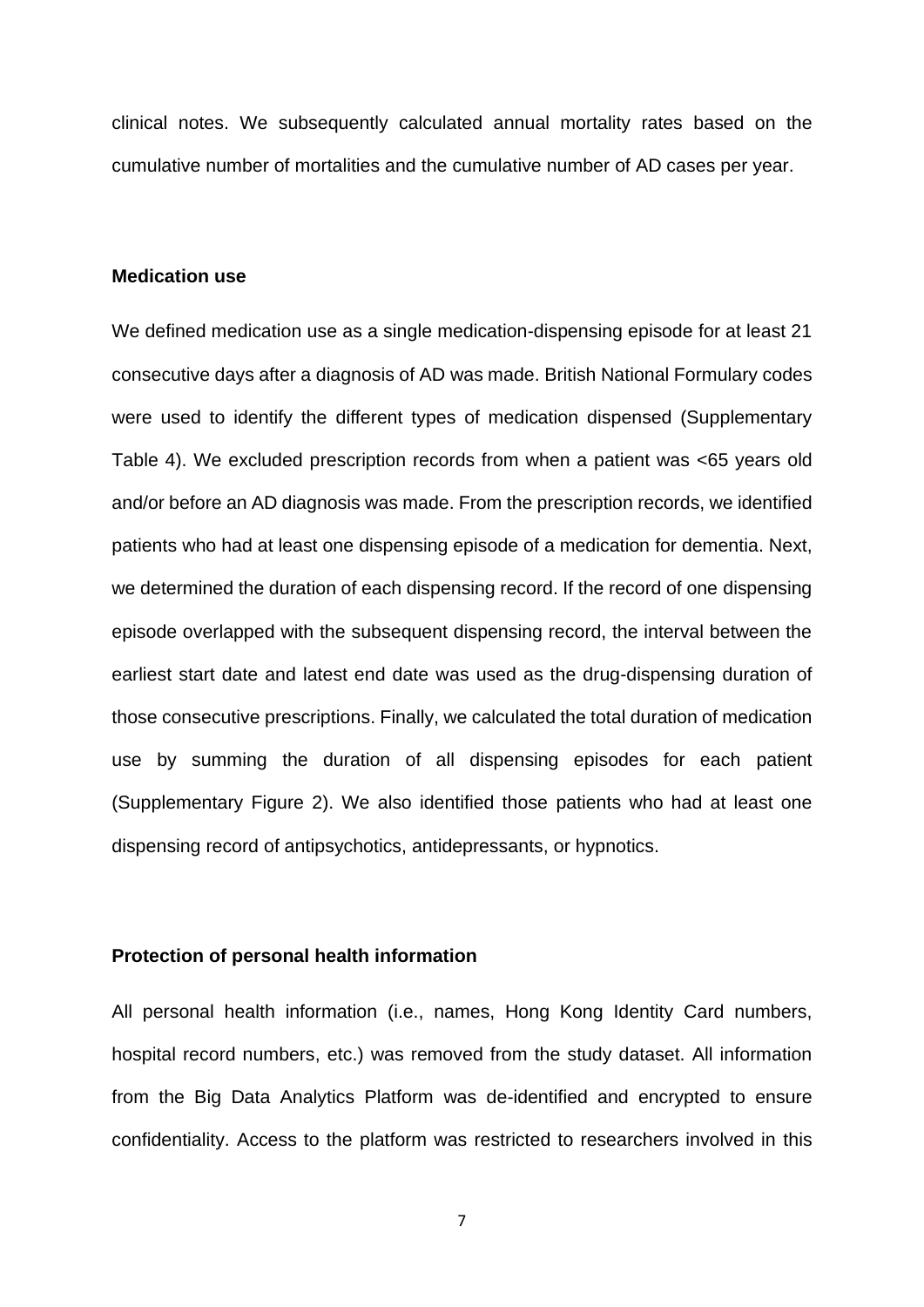study. This project was approved by the Committee on Research Practices of The Hong Kong University of Science and Technology.

#### **Statistical analysis**

Continuous variables were compared using 2-sided Student's *t*-tests, whereas categorical variables were compared using Yates'  $\chi^2$ -test. *P*-values < 0.05 were considered statistically significant. We performed all analyses using RStudio Desktop version 1.4.1106 (Boston, MA, USA).

# **Results**

#### **Demographics and comorbidities**

The AD cohort comprised 23,467 patients diagnosed with AD between January 1, 2007 and December 31, 2017; of these patients, 71% (*n* = 16,703) were female and 29% (*n* = 6,764) were male (Figure 1A). The median age at AD diagnosis was 84 years old (range: 77–91). Regarding age at diagnosis, 90% of patients (*n* = 21,134) were ≥75 years old, 47.4% (*n* = 11,129) were ≥85 years old, and 10% (*n* = 2,333) were <75 years old (Figure 1B).

The most common comorbidity among patients with AD was hypertension (52.6%, *n*  $=$  12,343) followed by diabetes mellitus (46.7%,  $n = 10,969$ ) and chronic renal diseases (18.8%, *n* = 4,409) (Table 1). Approximately 17% of patients had a history of cerebrovascular accidents ( $n = 4,148$ ), the majority of which were ischaemic strokes  $(n = 3,463)$ , and 12% had a history of coronary heart disease  $(n = 2,833)$ . In addition,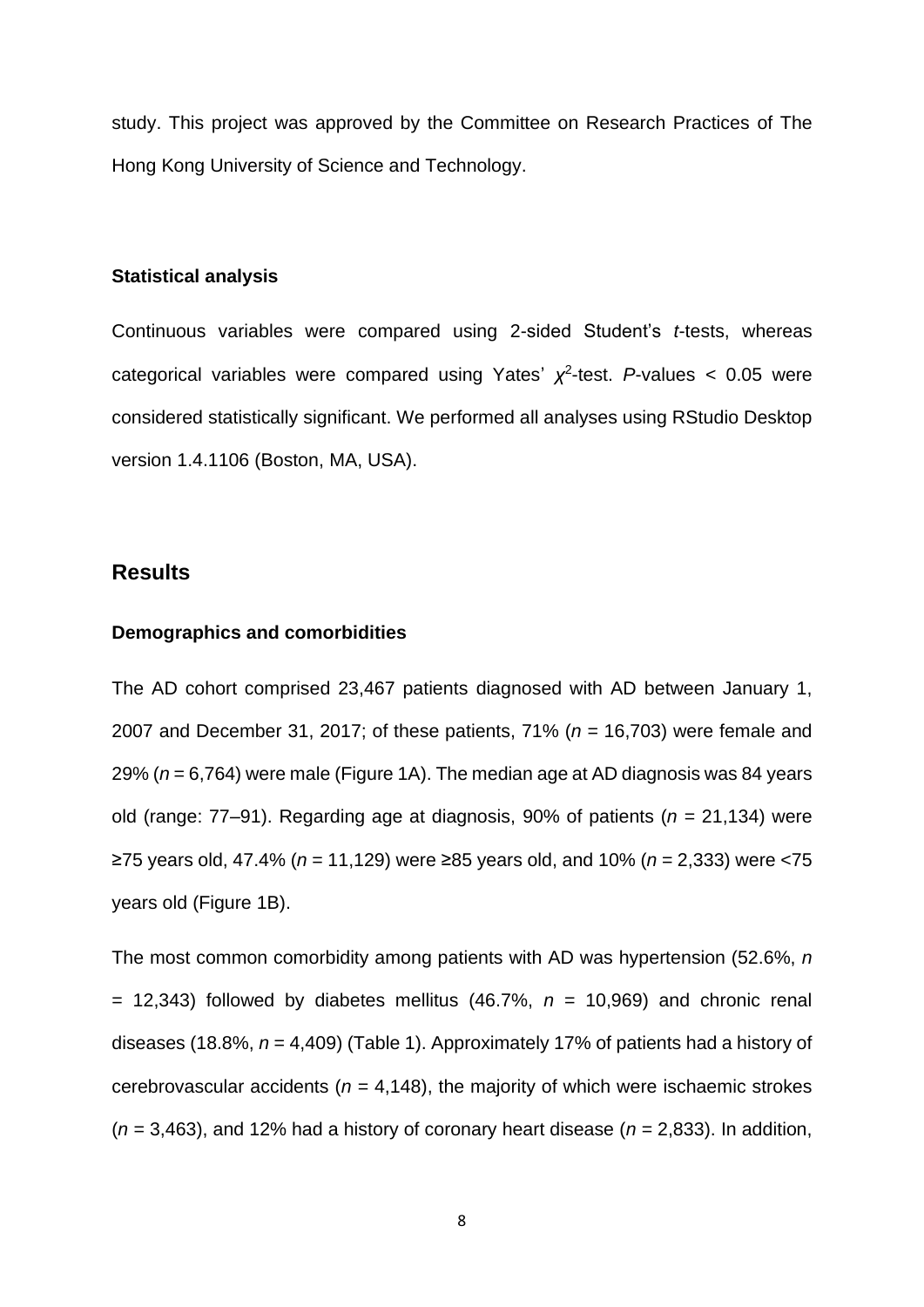11.4% of patients ( $n = 2,682$ ) had a history of cancer, with colorectal cancers being the most common type  $(2.5\%, n = 576)$  followed by lung cancers  $(1.6\%, n = 369)$ .

#### **Mortality rates**

Between 2007 and 2017, 15.3% of patients with AD (*n* = 3,599) died. Annual mortality rates gradually increased from 80 deaths (3.2%) in 2007 to 427 deaths (15.4%) in 2017 (Figure 2). The most common principal cause of death was pneumonia (54.3%,  $n = 1,954$ ) followed by acute myocardial infarction (5.6%,  $n = 203$ ) and cancers (5.3%, *n* = 192). Over 70% of patients passed away at an age of ≥85 (73.4%, *n* = 2,643). Lung cancers accounted for most cancer-related deaths (*n* = 55) followed by colorectal cancers (*n* = 31) and hepatocellular carcinoma (*n* = 16). Septicaemia (3.5%, *n* = 125), urinary tract infections (2.9%,  $n = 104$ ), and bedsores (1.8%,  $n = 65$ ) were causes of death in patients with AD (Table 2).

#### **Medication use**

The most commonly prescribed medications for patients with AD are listed in Table 3. The most dispensed medications were those for hypertension (67.4%, *n* = 15,813) including calcium-channel blockers (52.3%, *n* = 12,275), angiotensin-converting enzyme inhibitors (27.3%, *n* = 6,395), and beta-adrenoceptor blocking drugs (23.7%, *n* = 5,570). Antiplatelet medications, which serve as both treatment and prophylaxis for atherosclerotic arterial diseases, were also commonly prescribed (42%, *n* = 9,856). Meanwhile, 26.5% of patients (*n* = 6,216) took lipid-regulating medications. Surprisingly, only 22.2% of patients (*n* = 5,215) took medications for diabetes.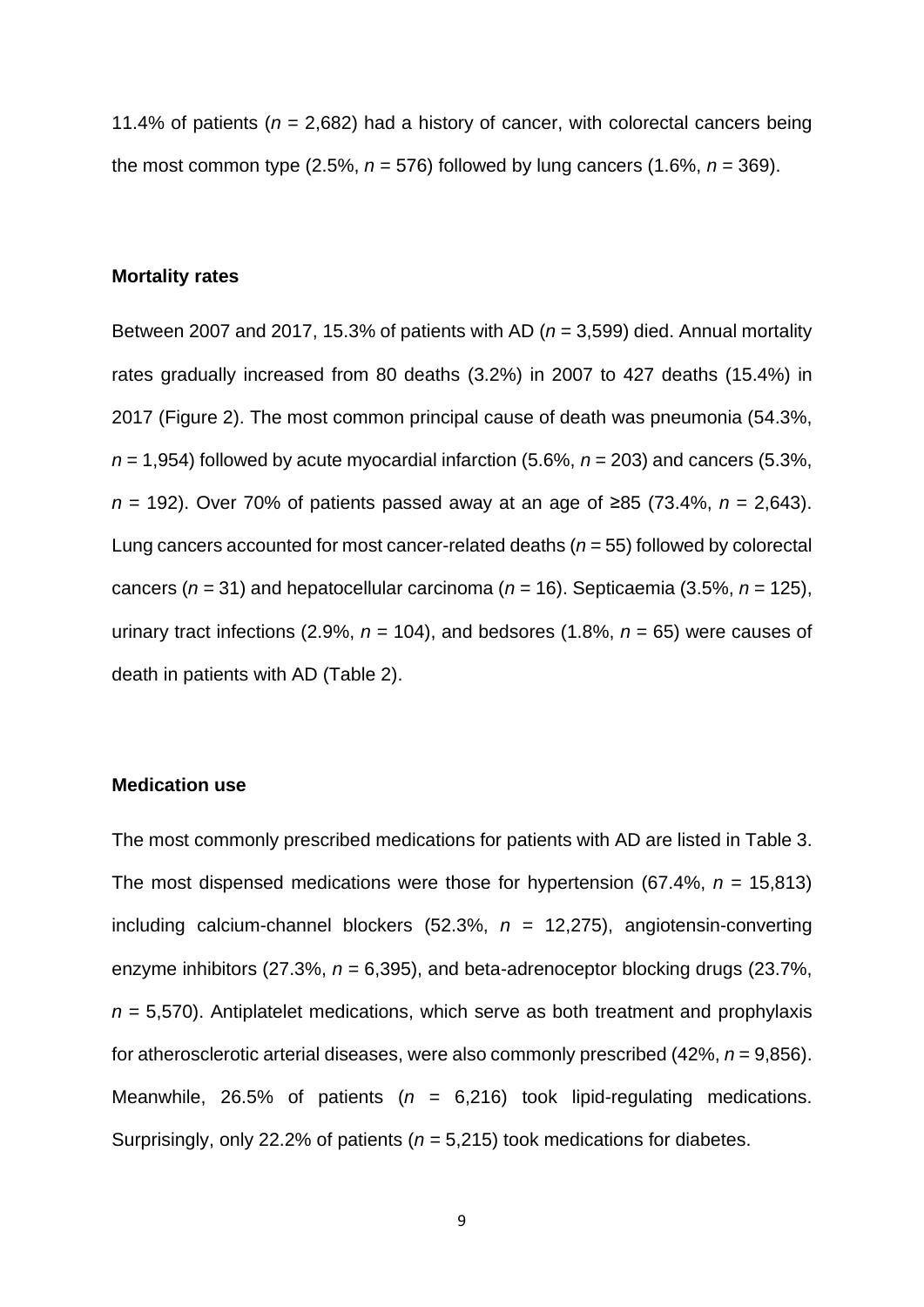In addition, 39.9% of patients with AD (*n* = 9,351) received medications for dementia. Antipsychotic drug use was common: 50.7% of patients (*n* = 11,895) had taken antipsychotics at least once, with haloperidol being the most prescribed type (25.2%, *n* = 5,908). Antidepressant use was also common (40.3%, *n* = 9,457), and 29.1% of patients ( $n = 6,819$ ) used hypnotics.

Among patients who received medications for dementia ('AD medication users'), 68.4% (*n* = 6,395) did so for >1 year—half of whom (*n* = 3,241) did so for >3 years (Figure 3). Accordingly, we found several significant differences between patients who did not take any medications for dementia ('AD medication nonusers') (*n* = 13,077) with those who took such medications for >1 year ('long-term AD medication users') (*n* = 6,395) (Table 4). First, long-term AD medication users had a younger median age at AD diagnosis than nonusers (82 vs. 86 years, respectively; *p* < 0.001). In addition, more long-term AD medication users than nonusers used lipid-regulating medications (37.6% vs. 21.7%, respectively; *p* < 0.001), diabetes medications (25.5% vs. 21.9%, respectively;  $p < 0.001$ ), and antidepressants (45.1% vs. 41.1%, respectively;  $p <$ 0.001). However, antipsychotic use was less common in long-term AD medication users than nonusers (49.0% vs. 56.3%, respectively; *p* < 0.001).

As patients with moderate-to-severe AD can present with neuropsychiatric symptoms, we examined patients' simultaneous use of medications for dementia, antipsychotics, antidepressants, and hypnotics (Table 5). Combining antipsychotics and hypnotics was significantly lower among long-term AD medication users than nonusers (16.3% vs. 19%, respectively; *p* < 0.001). Approximately 14–20% of patients with AD required more than one type of medication to control neuropsychiatric symptoms, while 6–7% had a history of simultaneously using antipsychotics, antidepressants, and hypnotics.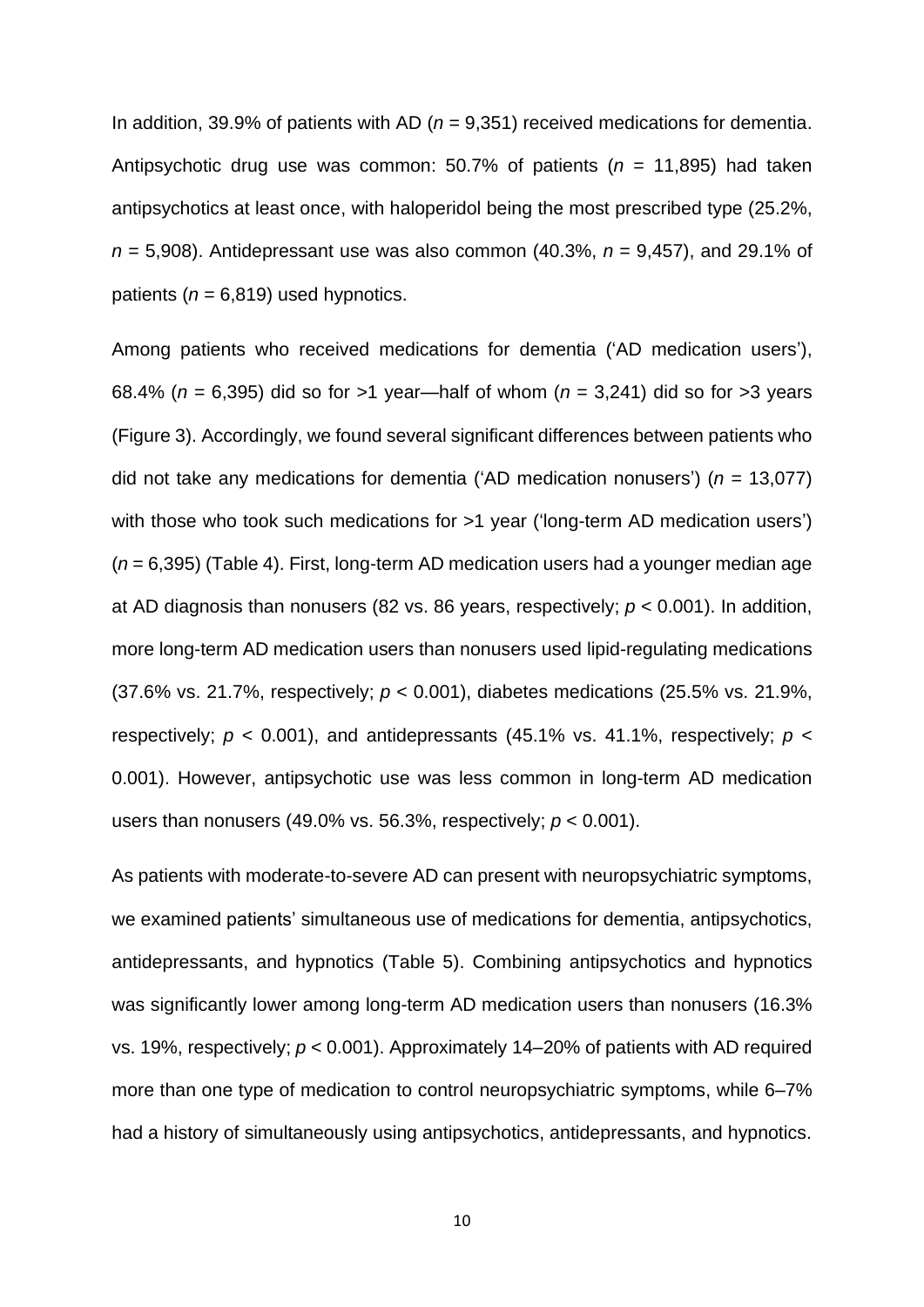# **Discussion**

Our study is the first to provide detailed information about the demographics, comorbidities, mortality rates, and medication use of patients with AD in the Hong Kong elderly population over a 10-year period (2007–2017). While several local studies have focused on patients with dementia, AD-focused studies are limited and mostly single-center studies; therefore, those studies may not be representative of the whole Hong Kong population. Accordingly, in this study, we used the Big Data Analytics Platform of the HA Data Collaboration Lab to examine medical records from public healthcare services in Hong Kong. Specifically, we investigated the demographics, comorbidities, mortality rates, and medication use of patients with AD in Hong Kong. These data may help our local authorities, clinicians, scientists, and the public become more aware of how AD has been managed locally.

Our AD cohort was predominantly female (71%), which may be related to the longer life expectancy of the female population in Hong Kong. In 2016, the female-to-male ratio in the Hong Kong population aged >85 years was 1.9:1 [3]. In 2019, the life expectancy of females and males was 88.1 and 82.2 years, respectively (the Hong Kong Census and Statistics Department). Since the risk of developing AD increases with age, a high female-to-male sex ratio is expected among patients with AD. A comparison of our cohort with 2 previous local studies indicates that the sex ratio of AD has remained stable over the past decade [8, 9].

Most patients with AD were diagnosed after age 85, with a median age at diagnosis of 84 years. Our cohort was older than those of studies conducted in mainland China, Taiwan, the United Kingdom, and the United States, in which most patients were 75–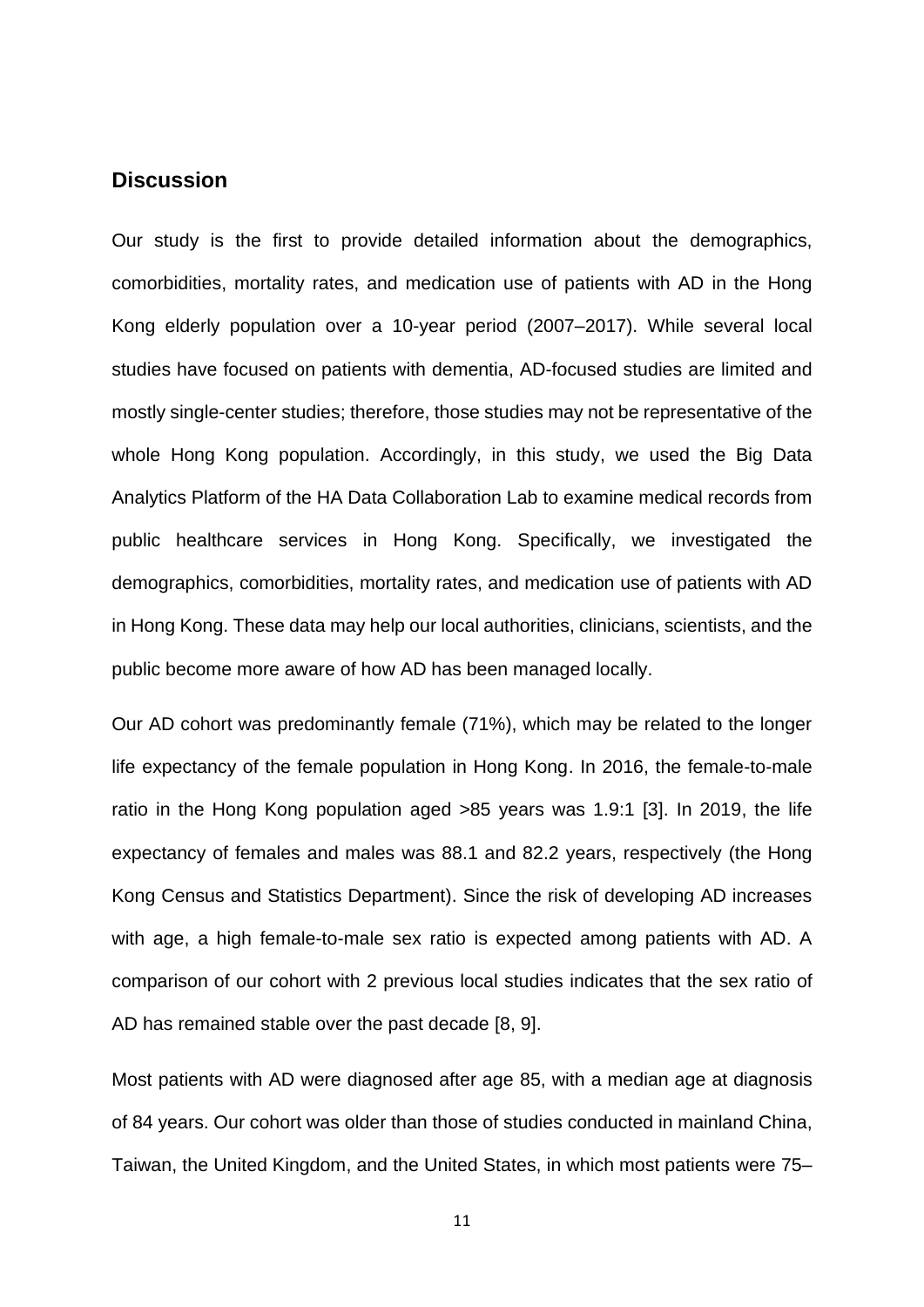84 years old [10-13]. It is difficult to postulate the reason for the more advanced age for AD diagnosis in our study, as our study is retrospective and lacked a control population. One possible reason is that we only included subjects with an AD diagnosis made at age ≥65. We applied an age filter to ensure a fair comparison with the general elderly population in Hong Kong, which is defined as people aged ≥65 [3]. However, a previous cross-sectional survey revealed that there is insufficient public education about dementia in Hong Kong; as dementia is the second-most feared disease among the elderly, people tend to seek medical advice only when cognitive decline is advanced [14]. Another possible cause is related to APOE ε4 genotype in Chinese population. Our group has published a study on the genetics of an AD cohort in the Hong Kong Chinese population. Compared to the European-descent population, the Hong Kong population exhibits a lower allele frequency of APOE ε4 (frequency = 0.089 and 0.149, in the Hong Kong Chinese and European populations, respectively) [15]. The lower APOE ε4 frequency may explain, at least in part, the onset of AD in the Hong Kong Chinese population.

The number of patients taking hypertension and lipid-regulating medications exceeded the number of patients documented with comorbidities (Table 1). There are two possibilities for this finding. First, some hypertension medications are also used for treatment of heart failure and coronary heart diseases. Lipid-regulating medications can also be used as a primary prevention for atherosclerotic artery diseases. Second, comorbidities were defined based on the clinical records with ICD-10 codes; the numbers of patients with comorbidities may be underestimated if attending physicians had not used ICD-10 codes in their documentation.

In our study, the mortality rate of AD patients increased for more than three-fold over the past ten years. Similar observation is seen in other demographic studies [13, 16,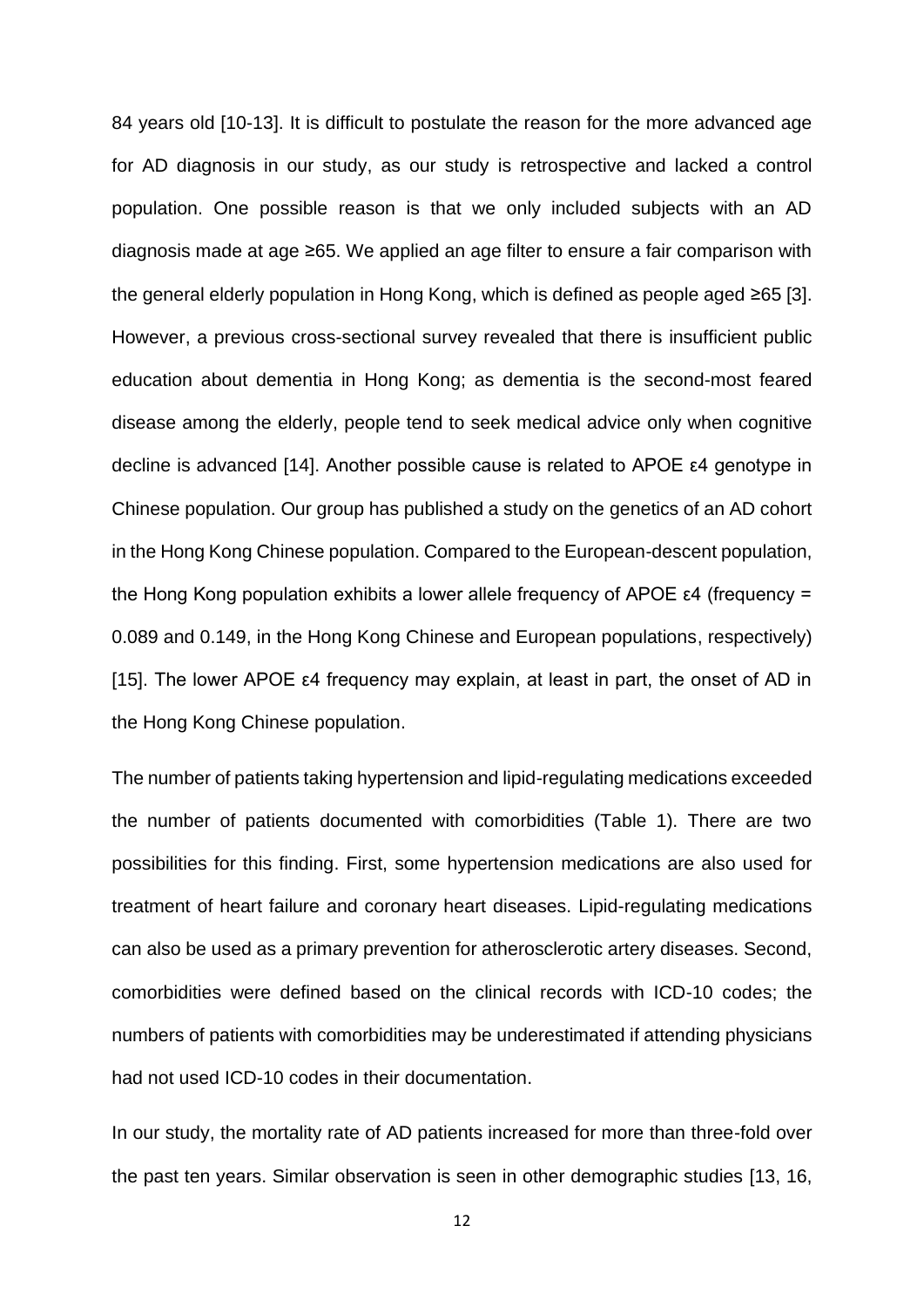17]. The improvement of medical care quality in the past decade may improve the survival duration of AD patients, other than the overall mortalities. Pneumonia was the leading cause of death for more than half of the patients with AD in our study. Meanwhile, malignancy is the leading cause of death in the general Hong Kong population. Pneumonia is the most commonly identified immediate cause of death among older adults with Alzheimer's or other dementias [13]. Our findings are concordant with those of a recent meta-analysis in which autopsy-confirmed pneumonia accounted for approximately 50% of deaths in patients with dementia. The risk of pneumonia-associated death in patients with dementia is double that of patients without dementia [18]. Loss of muscle mass and skeletal muscle strength, reduced physical activity, and immune dysregulation are common during aging, and the impaired cognitive function in AD patients further increases the risk of infection. These findings collectively highlight the need for clinicians to pay careful attention to pneumonia-related symptoms in patients with AD, especially those with difficulty in swallowing and prolonged immobilization in advanced-stage AD. A recent review on the aging population in China summarizes a number of challenges and strategies for ensuring the wellbeing of our elderly population [19]. It will be important to educate our AD patients on maintaining a healthy lifestyle, including a balanced diet and regular exercise; encouraging social engagement especially for patients who live alone; and implementing multidimensional geriatric care including palliative care programs for end-stage AD patients.

This study focused on medication use by patients with AD in Hong Kong. Medication use is closely related to disease control, specifically the control of dementia and comorbidities. Elderly patients with AD have more comorbidities than elderly people without dementia [20]. In this study, drugs for hypertension were the most commonly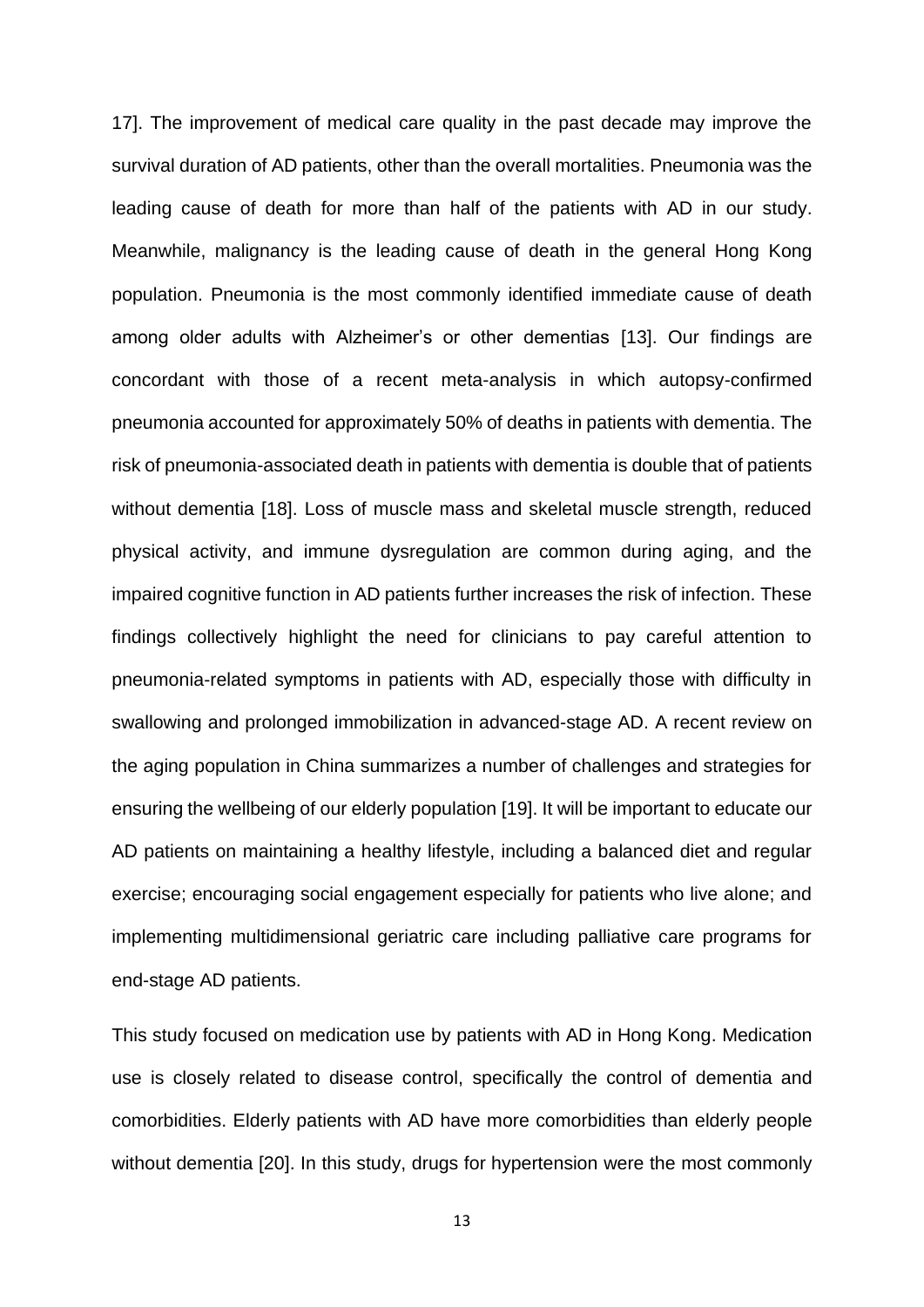prescribed medication among patients with AD, which is concordant with our observation that hypertension was the most common comorbidity among these patients. Antiplatelet drug use was also common, as 12.1–18.8% of patients with AD had chronic kidney diseases, cerebrovascular accidents, or coronary artery diseases.

In our study, approximately 40% of patients with AD received medications for dementia. We compared our cohort with other large-scale studies on medication use in patients with AD. A Swedish study revealed that 73% of patients with AD took cholinesterase inhibitors and 9.8% of patients took NMDA (*N*-methyl-D-aspartate) antagonists [21], while a study in Taiwan found that 7.6% of patients with AD took drugs for dementia [22]. The large variation in medication use for dementia across studies is multifactorial. In Hong Kong, medications for dementia were introduced to the HA drug formulary as 'special drugs' between 1999 and 2011; special drugs could only be prescribed by a certain group of specialists. However, donepezil and rivastigmine were changed from 'special drugs' to 'general drugs' in 2015, while memantine became a 'general drug' in 2017. Therefore, these drugs would have had limited availability before 2015, which may explain why only 40% of the patients in our cohort received medications for dementia.

Meanwhile, the use of antipsychotics in our local AD cohort was high; half of the patients had taken antipsychotics at least once during the disease progression. Antipsychotics are prescribed to patients with AD to manage symptoms related to psychosis, behavioral problems, and euphoria. One local study examining the patterns of hospitalization and emergency room use of long-term care facility residents with AD revealed that psychotropic medication use was negatively associated with acute medical care, especially emergency services [8]. Another local study of Hong Kong Chinese patients with AD also identified that psychosis, behavioral problems, and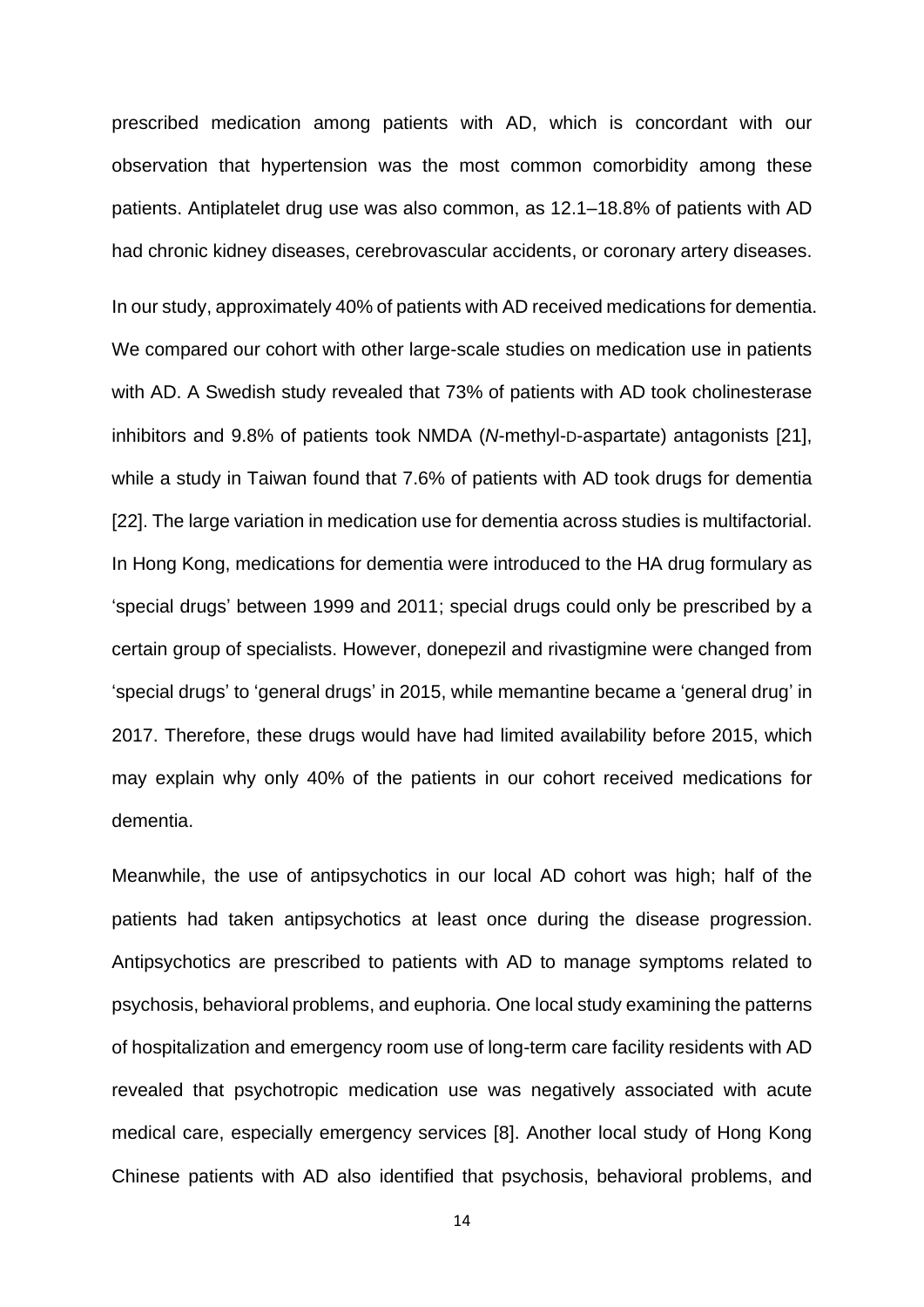mood disturbance were strongly associated with caregiver stress [23]. Thus, prescribing antipsychotics is a common local practice for treating neuropsychiatric symptoms in AD.

Moreover, we compared medication use between patients who had taken medication for dementia for >1 year (i.e., long-term AD medication users) and those who had never been prescribed medication for dementia (i.e., AD medication nonusers). Interestingly, long-term AD medication users used lipid-regulating drugs, diabetes drugs, and antidepressants significantly more than nonusers; in particular, the difference between these 2 subgroups in the use of lipid-lowering drugs exceeded 15%. On the other hand, long-term AD medication users had much lower antipsychotic use. The variable medication use among the AD patient subgroups reflects the diversity of disease management practices. Furthermore, long-term AD medication users had a significantly lower rate of simultaneous use of antipsychotics and hypnotics than AD medication nonusers. Hypnotics are prescribed to patients with AD with sleep disturbances. The effects of medications for controlling behavioral and psychological symptoms of dementia in AD remains controversial. One meta-analysis on the pharmacological management of agitation in dementia supports the use of cholinesterase inhibitors for behavioral and psychological symptoms [24], but such benefits have not been observed in the Chinese population [25].

Nevertheless, our study has a few limitations. First, we included subjects who were documented as having AD. In previous years when advanced imaging modalities (e.g., positron emission tomography scanning) and plasma assays for biomarkers were unavailable, AD diagnoses were mainly made clinically and by exclusion. Second, in conducting a retrospective study, we were unable to extract subgroups among patients with AD for further comparison. Moreover, although all patients suffering from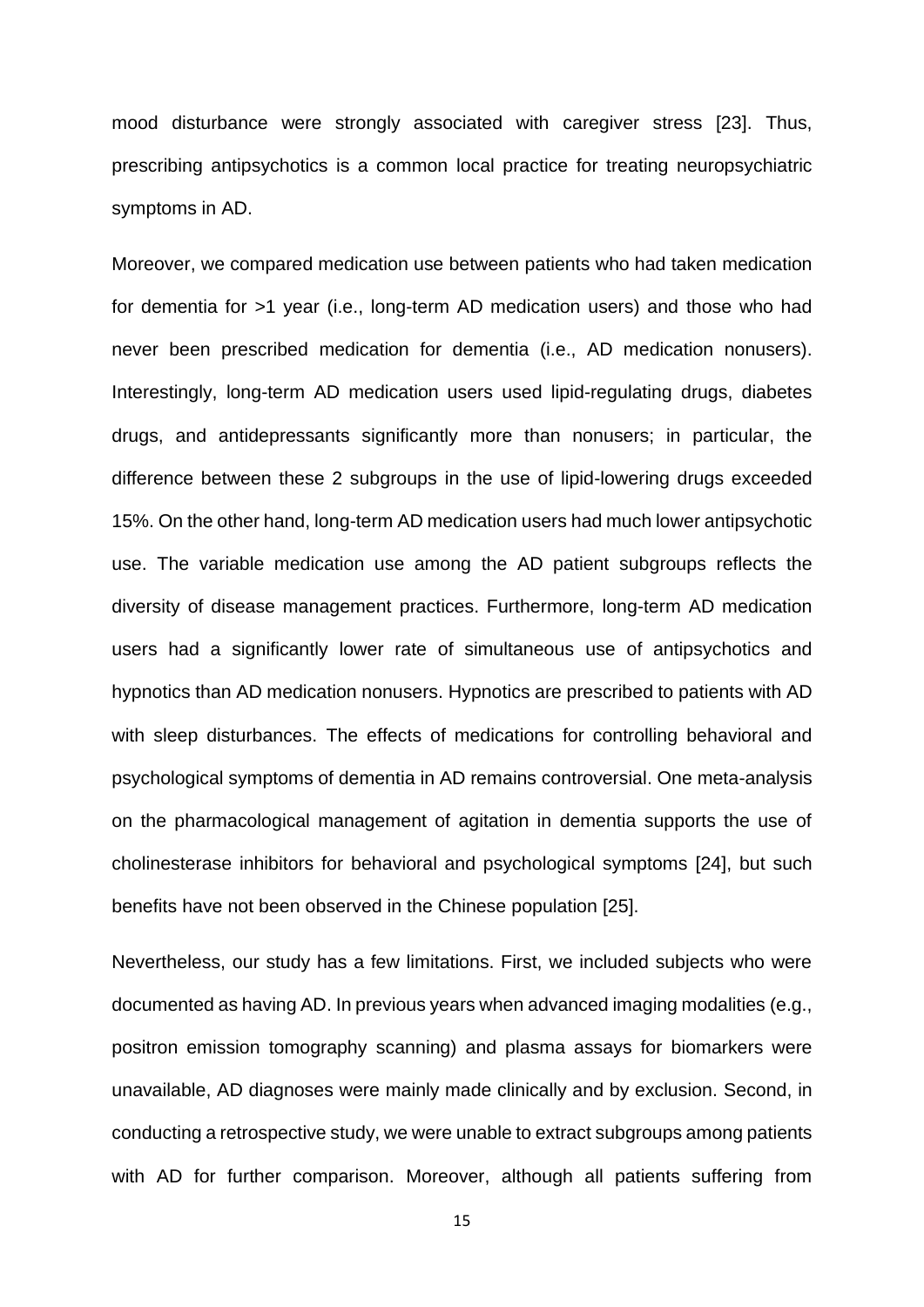dementia underwent the Mini–Mental State Examination (MMSE), some of the MMSE records were not in electronic forms; The data quality of some of the hand-written forms was not clear to the Data Lab so the data were not included in Data Catalogue. Therefore, we were unable to retrieve full MMSE records for all patients with AD through the Big Data Analytics Platform. Although we tried to find the related clinical notes by searching the keyword 'MMSE,' we could only retrieve MMSE records for approximately half of the patients. As a result, we did not present any data on MMSE scores here. In collaboration with Data Collaboration Lab, this is the first systematic analysis of AD in the elderly population in Hong Kong. To optimize the data collection and better utilize the Platform database, it has been suggested that data, including case and medication record filtering, and details of death statistics, should be collected and included in the Platform. We believe this will benefit future studies of diseases and medications associated with the elderly in Hong Kong.

# **Conclusion**

Our study provides previously unreported, detailed information about the demographics, comorbidities, mortality rates, and medication use of patients with AD in the Hong Kong elderly population who were under the care of the HA between January 1, 2007 and December 31, 2017. The advanced age at AD diagnosis and increasing mortality rates we observed among patients with AD deserve further attention. Moreover, many patients with AD required antipsychotics and antidepressants to control neuropsychiatric symptoms, while only 40% of patients with AD used medications for dementia. Accordingly, the following should be enhanced to improve the management of AD: (1) the availability of medications for dementia; (2)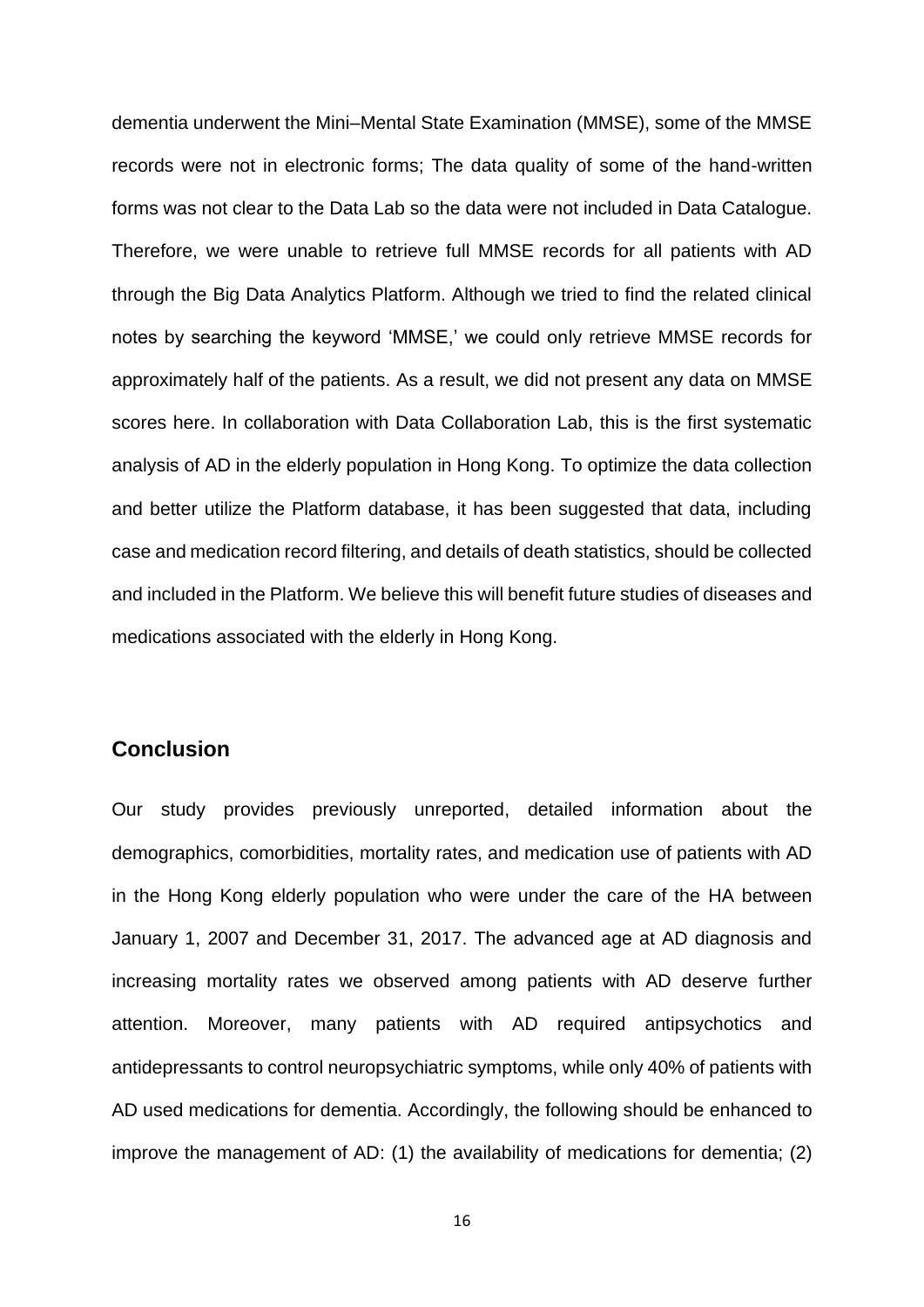healthcare support for prompt diagnosis; (3) AD awareness among the general public; and (4) support to patients and family members. Moreover, greater resources should be allocated to AD research, as studies on AD-related plasma biomarkers and genomics in our local population will contribute to the development of new diagnostic tools and therapies.

# **Acknowledgements**

This study was supported in part by the National Key R&D Program of China (2018YFE0203600), the Hong Kong Research Grants Council Theme-based Research Scheme (T13-605/18-W), the Area of Excellence Scheme of the University Grants Committee (AoE/M-604/16), the Innovation and Technology Commission (ITCPD/17-9 and INNOHK18SC01), and the Chow Tai Fook Charity Foundation (CTFCF18SC01). We also thank other members of the Ip Laboratory for their many helpful discussions.

# **Conflicts of interest/Disclosure Statement**

The authors have no conflicts of interest to report.

# **References**

[1] Ballard C, Gauthier S, Corbett A, Brayne C, Aarsland D, Jones E (2011) Alzheimer's disease. *Lancet* **377(9770)**, 1019-1031.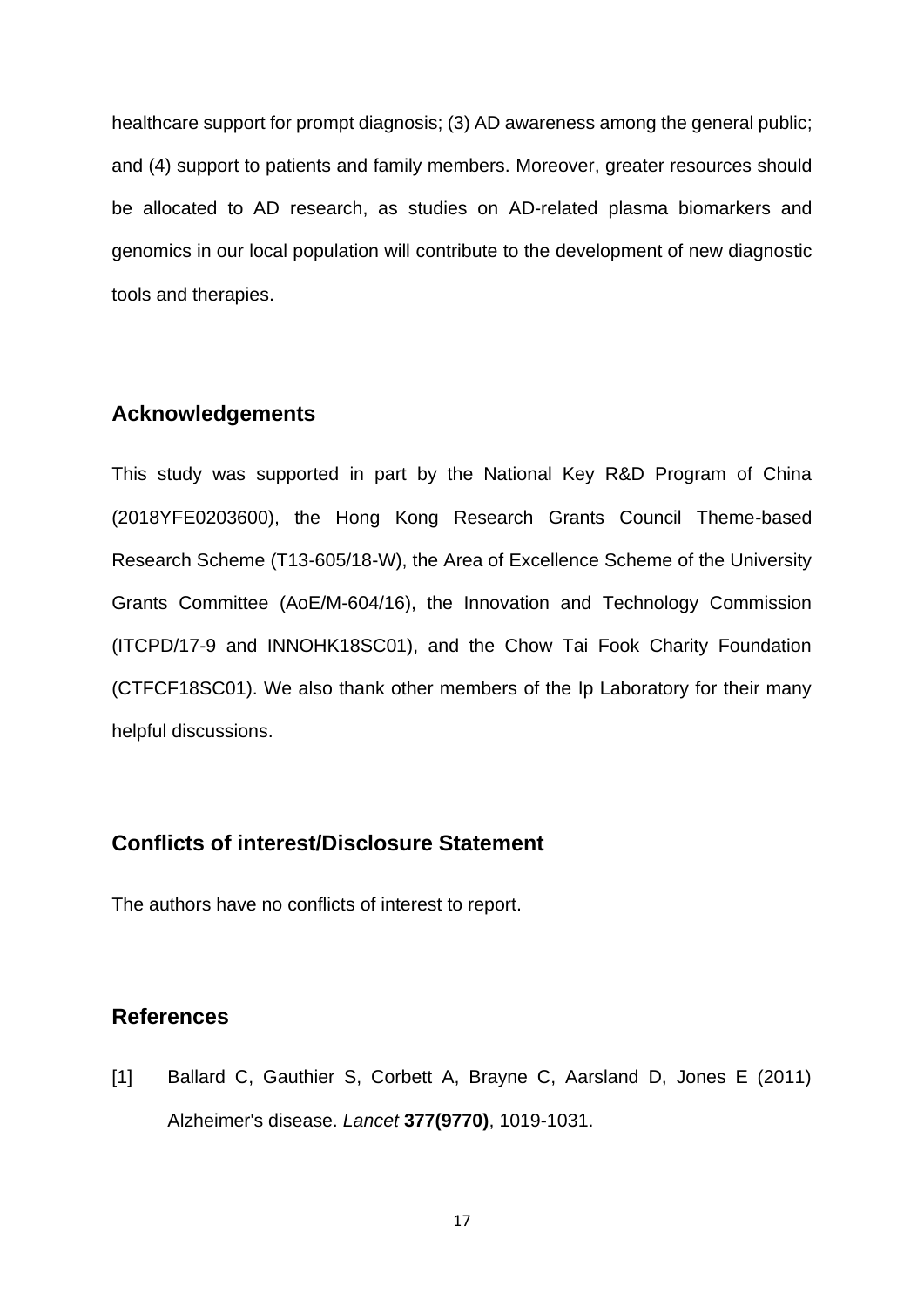- [2] Jia J, Wei C, Chen S, Li F, Tang Y, Qin W, Zhao L, Jin H, Xu H, Wang F, Zhou A, Zuo X, Wu L, Han Y, Han Y, Huang L, Wang Q, Li D, Chu C, Shi L, Gong M, Du Y, Zhang J, Zhang J, Zhou C, Lv J, Lv Y, Xie H, Ji Y, Li F, Yu E, Luo B, Wang Y, Yang S, Qu Q, Guo Q, Liang F, Zhang J, Tan L, Shen L, Zhang K, Zhang J, Peng D, Tang M, Lv P, Fang B, Chu L, Jia L, Gauthier S (2018) The cost of Alzheimer's disease in China and re-estimation of costs worldwide. *Alzheimers Dement* **14(4)**, 483-491.
- [3] 2016 Population By-census Thematic Report: Older Persons. *Census and Statistics Department, Hong Kong Special Administrative Region*.
- [4] Wu YT, Ali GC, Guerchet M, Prina AM, Chan KY, Prince M, Brayne C (2018) Prevalence of dementia in mainland China, Hong Kong and Taiwan: an updated systematic review and meta-analysis. *Int J Epidemiol* **47(3)**, 709-719.
- [5] Chiu HF, Lam LC, Chi I, Leung T, Li SW, Law WT, Chung DW, Fung HH, Kan PS, Lum CM, Ng J, Lau J (1998) Prevalence of dementia in Chinese elderly in Hong Kong. *Neurology* **50(4)**, 1002-1009.
- [6] Lam LC, Tam CW, Lui VW, Chan WC, Chan SS, Wong S, Wong A, Tham MK, Ho KS, Chan WM, Chiu HF (2008) Prevalence of very mild and mild dementia in community-dwelling older Chinese people in Hong Kong. *Int Psychogeriatr* **20(1)**, 135-148.
- [7] Hospital Authority Statistical Report 2016 2017. *Hospital Authority, Hong Kong Special Administrative Region*.
- [8] Leung AY, Kwan CW, Chi I (2013) Residents with Alzheimer's disease in longterm care facilities in Hong Kong: patterns of hospitalization and emergency room use. *Aging Ment Health* **17(8)**, 959-965.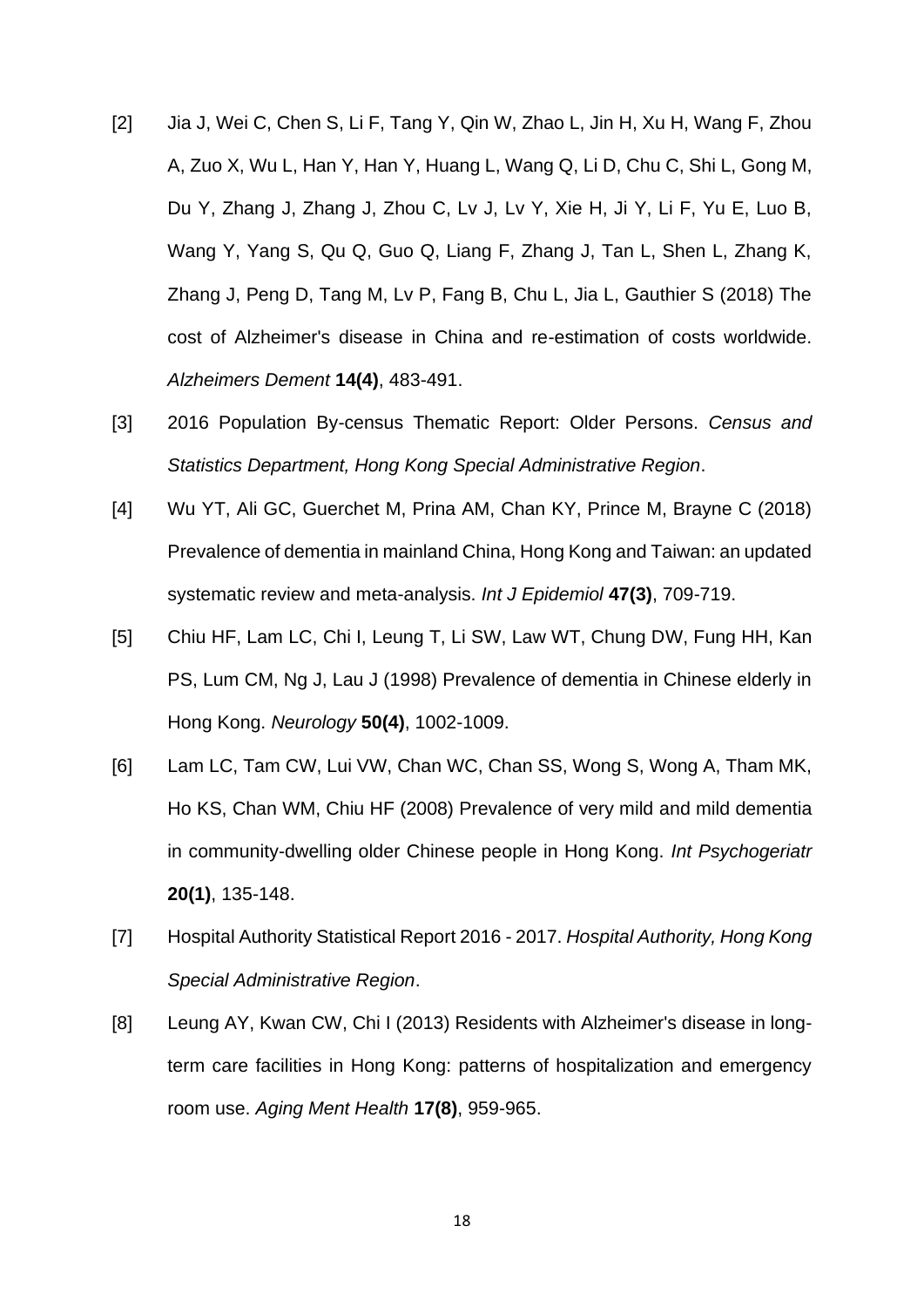- [9] Yang YH, Wang H, Lam L, Chan WC, Yu X, Li T, Wang WF, Chiu PY, Lin YT, Hu CJ, Fuh JL, Morris JC (2014) Characteristics of Alzheimer's disease among patients in Taiwan, Hong Kong, and Beijing. *J Alzheimers Dis* **42(1)**, 193-200.
- [10] Jia J, Wang F, Wei C, Zhou A, Jia X, Li F, Tang M, Chu L, Zhou Y, Zhou C, Cui Y, Wang Q, Wang W, Yin P, Hu N, Zuo X, Song H, Qin W, Wu L, Li D, Jia L, Song J, Han Y, Xing Y, Yang P, Li Y, Qiao Y, Tang Y, Lv J, Dong X (2014) The prevalence of dementia in urban and rural areas of China. *Alzheimers Dement* **10(1)**, 1-9.
- [11] Hung YN, Kadziola Z, Brnabic AJ, Yeh JF, Fuh JL, Hwang JP, Montgomery W (2016) The epidemiology and burden of Alzheimer's disease in Taiwan utilizing data from the National Health Insurance Research Database. *Clinicoecon Outcomes Res* **8**, 387-395.
- [12] Imfeld P, Brauchli Pernus YB, Jick SS, Meier CR (2013) Epidemiology, comorbidities, and medication use of patients with Alzheimer's disease or vascular dementia in the UK. *J Alzheimers Dis* **35(3)**, 565-573.
- [13] (2020) 2020 Alzheimer's disease facts and figures. *Alzheimers Dement*.
- [14] Lam TP, Sun KS, Chan HY, Lau CS, Lam KF, Sanson-Fisher R (2019) Perceptions of Chinese Towards Dementia in Hong Kong-Diagnosis, Symptoms and Impacts. *Int J Environ Res Public Health* **16(1):**, 128.
- [15] Zhou X, Chen Y, Ip FCF, Lai NCH, Li YYT, Jiang Y, Zhong H, Chen Y, Zhang Y, Ma S, Lo RMN, Cheung K, Tong EPS, Ko H, Shoai M, Mok KY, Hardy J, Mok VCT, Kwok TCY, Fu AKY, Ip NY (2020) Genetic and polygenic risk score analysis for Alzheimer's disease in the Chinese population. *Alzheimers Dement (Amst)* **12(1)**, e12074.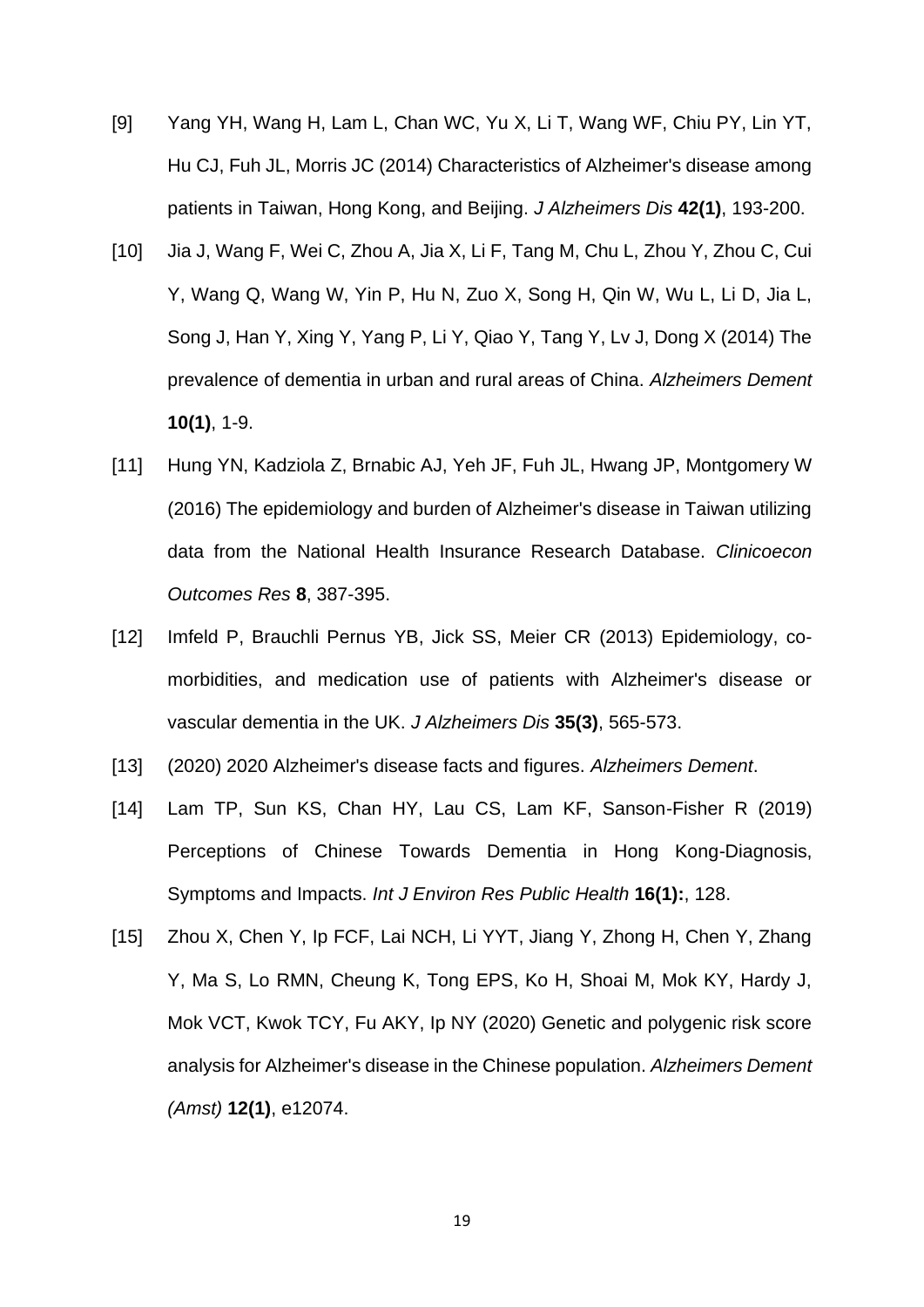- [16] Niu H, Alvarez-Alvarez I, Guillen-Grima F, Al-Rahamneh MJ, Aguinaga-Ontoso I (2017) Trends of mortality from Alzheimer's disease in the European Union, 1994-2013. *Eur J Neurol* **24(6)**, 858-866.
- [17] Darbà J, A M (2021) Hospital incidence, mortality and costs of Alzheimer's disease in Spain: a retrospective multicenter study. *Expert Rev Pharmacoecon Outcomes Res* **21(5)**, 1101-1106.
- [18] Manabe T, Fujikura Y, Mizukami K, Akatsu H, Kudo K (2019) Pneumoniaassociated death in patients with dementia: A systematic review and metaanalysis. *PLoS One* **14(3)**, e0213825.
- [19] Fang EF, Xie C, Schenkel JA, Wu C, Long Q, Cui H, Aman Y, Frank J, Liao J, Zou H, Wang NY, Wu J, Liu X, Li T, Fang Y, Niu Z, Yang G, Hong J, Wang Q, Chen G, Li J, Chen HZ, Kang L, Su H, Gilmour BC, Zhu X, Jiang H, He N, Tao J, Leng SX, Tong T, Woo J (2020) A research agenda for ageing in China in the 21st century (2nd edition): Focusing on basic and translational research, long-term care, policy and social networks. *Ageing Res Rev* **64**, 101174.
- [20] Wang JH, Wu YJ, Tee BL, Lo RY (2018) Medical Comorbidity in Alzheimer's Disease: A Nested Case-Control Study. *J Alzheimers Dis* **63(2)**, 773-781.
- [21] Cermakova P, Fereshtehnejad SM, Johnell K, Winblad B, Eriksdotter M, Religa D (2014) Cardiovascular medication burden in dementia disorders: a nationwide study of 19,743 dementia patients in the Swedish Dementia Registry. *Alzheimers Res Ther* **6(3):**, 34.
- [22] Lin SK, Tsai YT, Lai JN, Wu CT (2015) Demographic and medication characteristics of traditional Chinese medicine users among dementia patients in Taiwan: a nationwide database study. *J Ethnopharmacol* **161**, 108-115.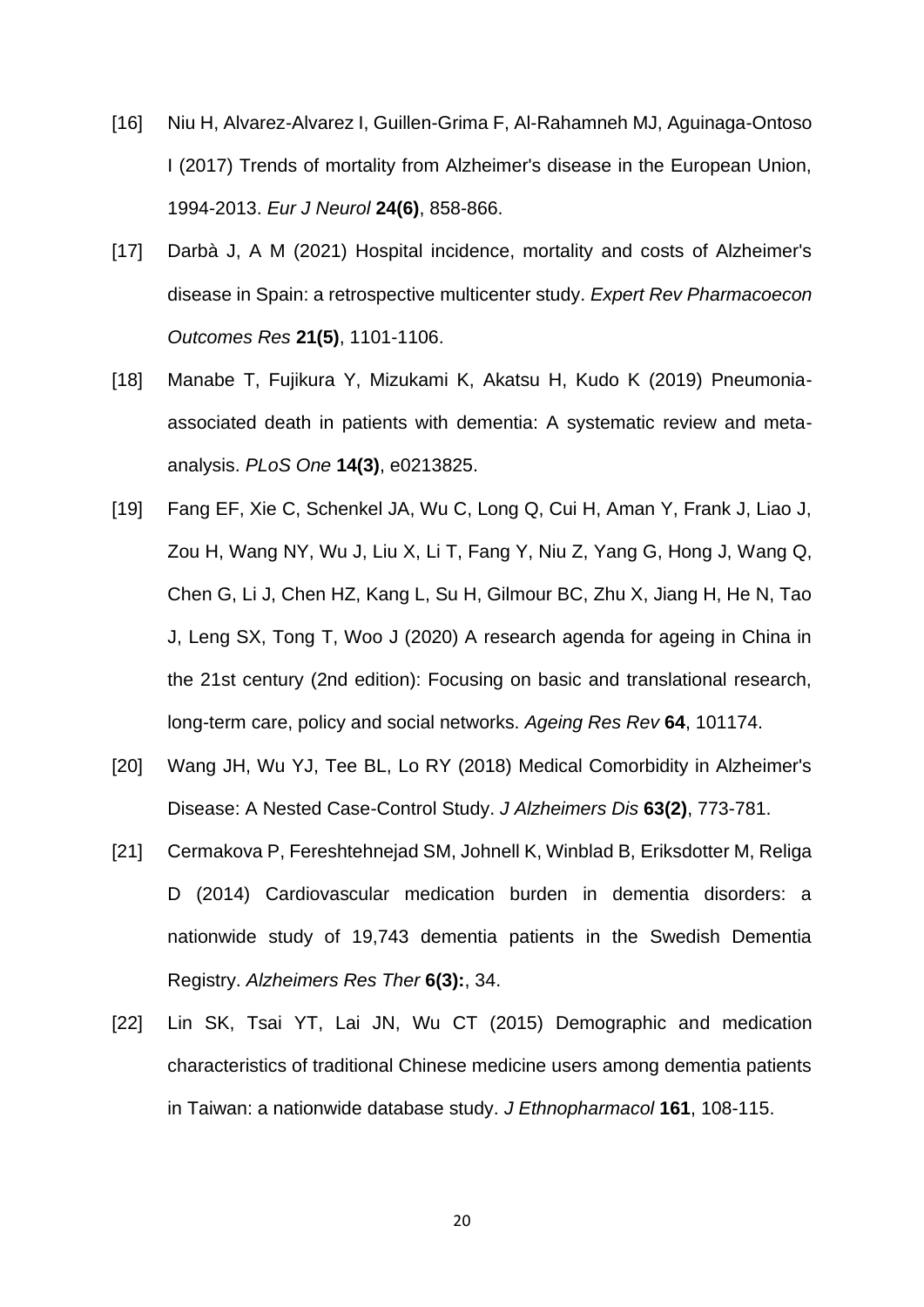- [23] Cheng ST, Lam LC, Kwok T (2013) Neuropsychiatric symptom clusters of Alzheimer disease in Hong Kong Chinese: correlates with caregiver burden and depression. *Am J Geriatr Psychiatry* **21(10)**, 1029-1037.
- [24] McDermott CL, Gruenewald DA (2019) Pharmacologic Management of Agitation in Patients with Dementia. *Curr Geriatr Rep* **8(1)**, 1-11.
- [25] Leung KC, Li V, Ng YZ, Chan TT, Chang RS, Wong RY (2017) Systematic Review of Cholinesterase Inhibitors on Cognition and Behavioral Symptoms in Patients of Chinese Descent with Alzheimer's Disease, Vascular Dementia, or Mixed Dementia. *Geriatrics (Basel)* **2(3)**, 29.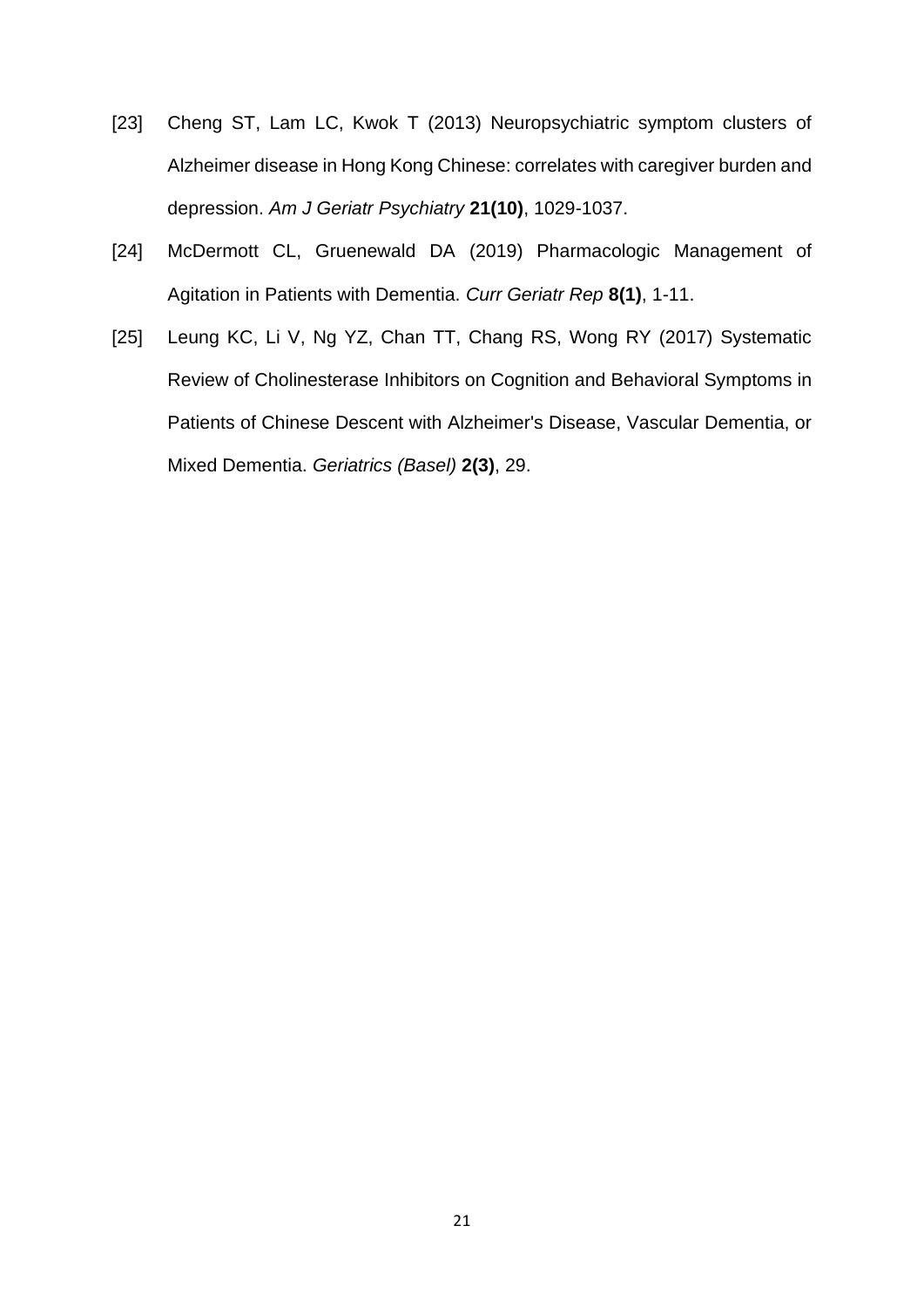| <b>Comorbidities</b>            | Number (%)    |
|---------------------------------|---------------|
|                                 |               |
| Hypertension                    | 12,343 (52.6) |
| Diabetes Mellitus               | 10,969 (46.7) |
| Hyperlipidemia                  | 2,501 (10.7)  |
| Cerebrovascular accident        | 4,148 (17.7)  |
| Ischaemic stroke                | 3,463(14.8)   |
| Haemorrhagic stroke             | 685 (2.9)     |
| Coronary heart diseases         | 2,833 (12.1)  |
| Cancers                         | 2,682 (11.4)  |
| Colorectal                      | 576 (2.5)     |
| Lung                            | 369(1.6)      |
| <b>Breast</b>                   | 320(1.4)      |
| Chronic renal diseases          | 4,409 (18.8)  |
| Chronic respiratory<br>diseases | 2,650 (11.3)  |
| Asthma                          | 573(2.4)      |
| COAD                            | 2,077 (8.9)   |
| <b>Chronic liver diseases</b>   | 1,039 (4.4)   |

# **Table 1. Comorbidities of patients with Alzheimer's disease**

Abbreviation: COAD: chronic obstructive airway diseases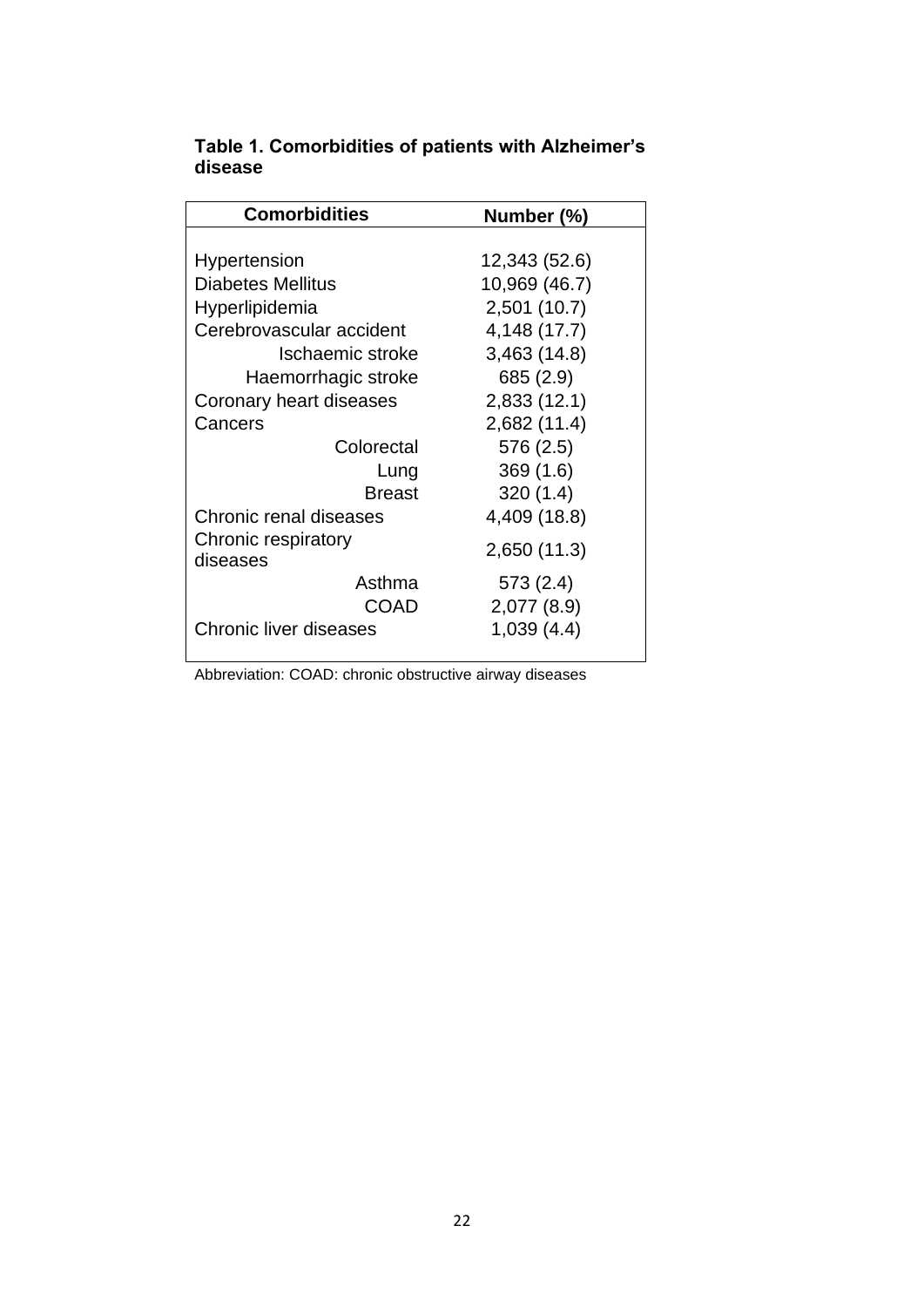| <b>Causes of death (Top 10)</b> | Number (%)   |
|---------------------------------|--------------|
|                                 |              |
| Pneumonia                       | 1,954 (54.3) |
| Acute myocardial infarction     | 203(5.6)     |
| Cancers                         | 192 (5.3)    |
| Sepsis                          | 125(3.5)     |
| Congestive heart failure        | 116(3.2)     |
| Cerebrovascular accident        | 112(3.1)     |
| Urinary tract infections        | 104(2.9)     |
| <b>Renal failure</b>            | 72(2.0)      |
| Infected bedsores               | 65 (1.8)     |
| Gastrointestinal bleeding       | 55 (1.5)     |

# **Table 2. Top ten causes of death in Alzheimer's disease**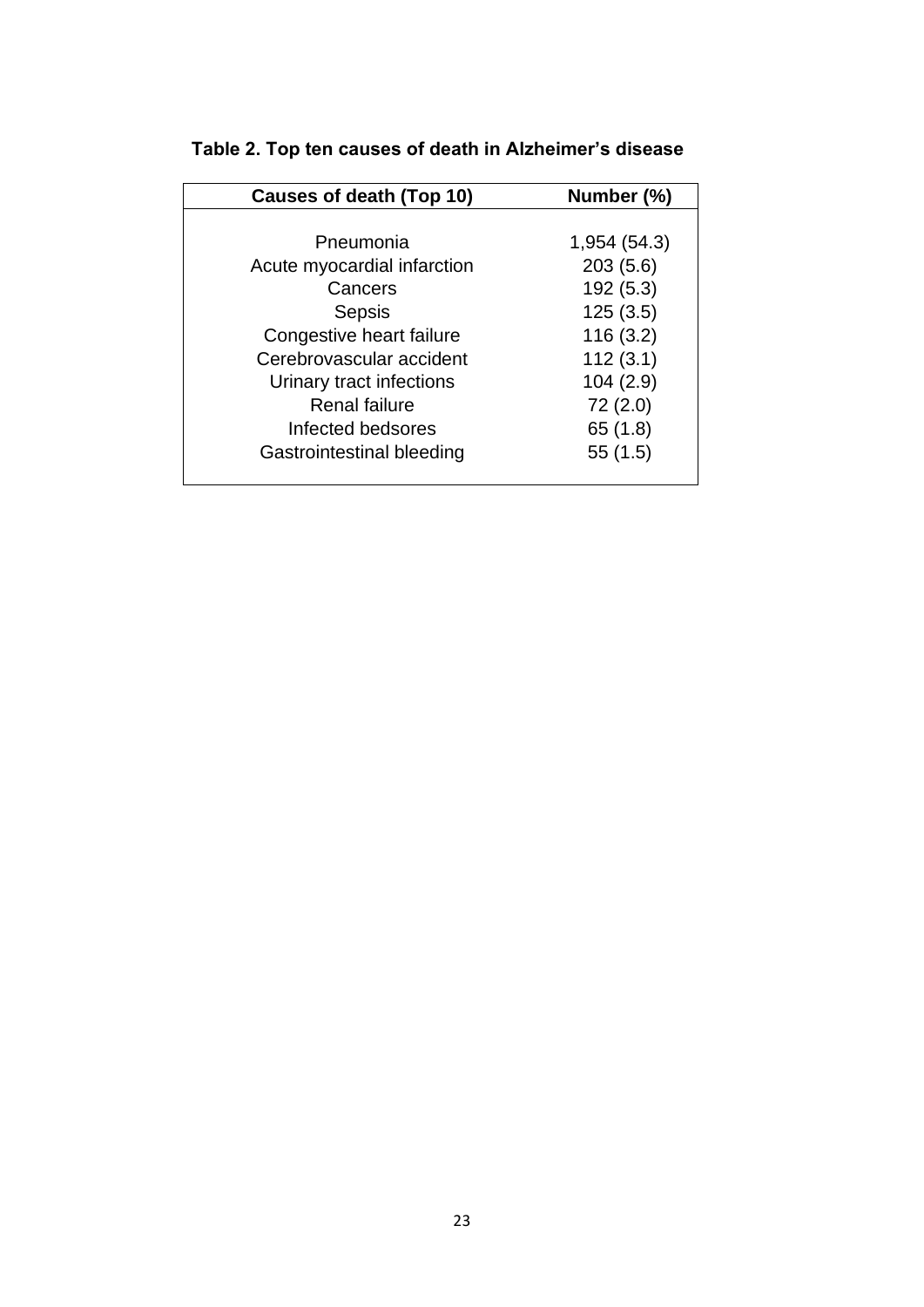| <b>Medication</b>                       | Number (%)    |  |  |  |
|-----------------------------------------|---------------|--|--|--|
| <b>Drugs for dementia</b>               |               |  |  |  |
| Total                                   | 9,351 (39.9)  |  |  |  |
| Donezepil                               | 4,879 (20.8)  |  |  |  |
| Galantamine                             | 4,013 (17.1)  |  |  |  |
| Memantine                               | 4,024 (17.2)  |  |  |  |
| Rivastigmine                            | 2,529 (10.8)  |  |  |  |
| <b>Drugs for hypertension</b>           |               |  |  |  |
| Total                                   | 15,813 (67.4) |  |  |  |
| Calcium-channel blockers                | 12,275 (52.3) |  |  |  |
| <b>ACEI</b>                             | 6,395 (27.3)  |  |  |  |
| Beta-adrenoceptor blocking drugs        | 5,570 (23.7)  |  |  |  |
| <b>Drugs for diabetes</b>               |               |  |  |  |
| Total                                   | 5,215 (22.2)  |  |  |  |
| Sulphonyureas                           | 3,184 (13.6)  |  |  |  |
| Metformin                               | 3,526 (15.0)  |  |  |  |
| Short acting insulins                   | 1,709(7.3)    |  |  |  |
| Intermediate and long acting insulins   | 1,238(5.3)    |  |  |  |
| <b>Lipid-regulating drugs</b>           |               |  |  |  |
| Total                                   | 6,216 (26.5)  |  |  |  |
| Simvastatin                             | 5,682 (24.2)  |  |  |  |
| Atorvastatin                            | 500(2.1)      |  |  |  |
| Gemfibrosil                             | 194 (0.8)     |  |  |  |
| <b>Antiplatelets</b>                    |               |  |  |  |
| Total                                   | 9.856(42.0)   |  |  |  |
| <b>Antipsychotics</b>                   |               |  |  |  |
| Total                                   | 11,895 (50.7) |  |  |  |
| Haloperidol                             | 5,908 (25.2)  |  |  |  |
| Quetiapine                              | 5,128 (21.9)  |  |  |  |
| Risperidone                             | 2,333 (9.9)   |  |  |  |
| Antidepressants                         |               |  |  |  |
| Total                                   | 9,457 (40.3)  |  |  |  |
| TCA and related anti-depressants        | 5,697 (24.3)  |  |  |  |
| Selective serotonin reuptake inhibitors | 5,231 (22.3)  |  |  |  |
| <b>Hypnotics</b>                        |               |  |  |  |
| Total                                   | 6,819 (29.1)  |  |  |  |
|                                         |               |  |  |  |

#### **Table 3. Medication use in patients with Alzheimer's disease**

Abbreviation: ACEI: angiotensin-converting enzyme inhibitors, TCA: tricyclic anti-depressants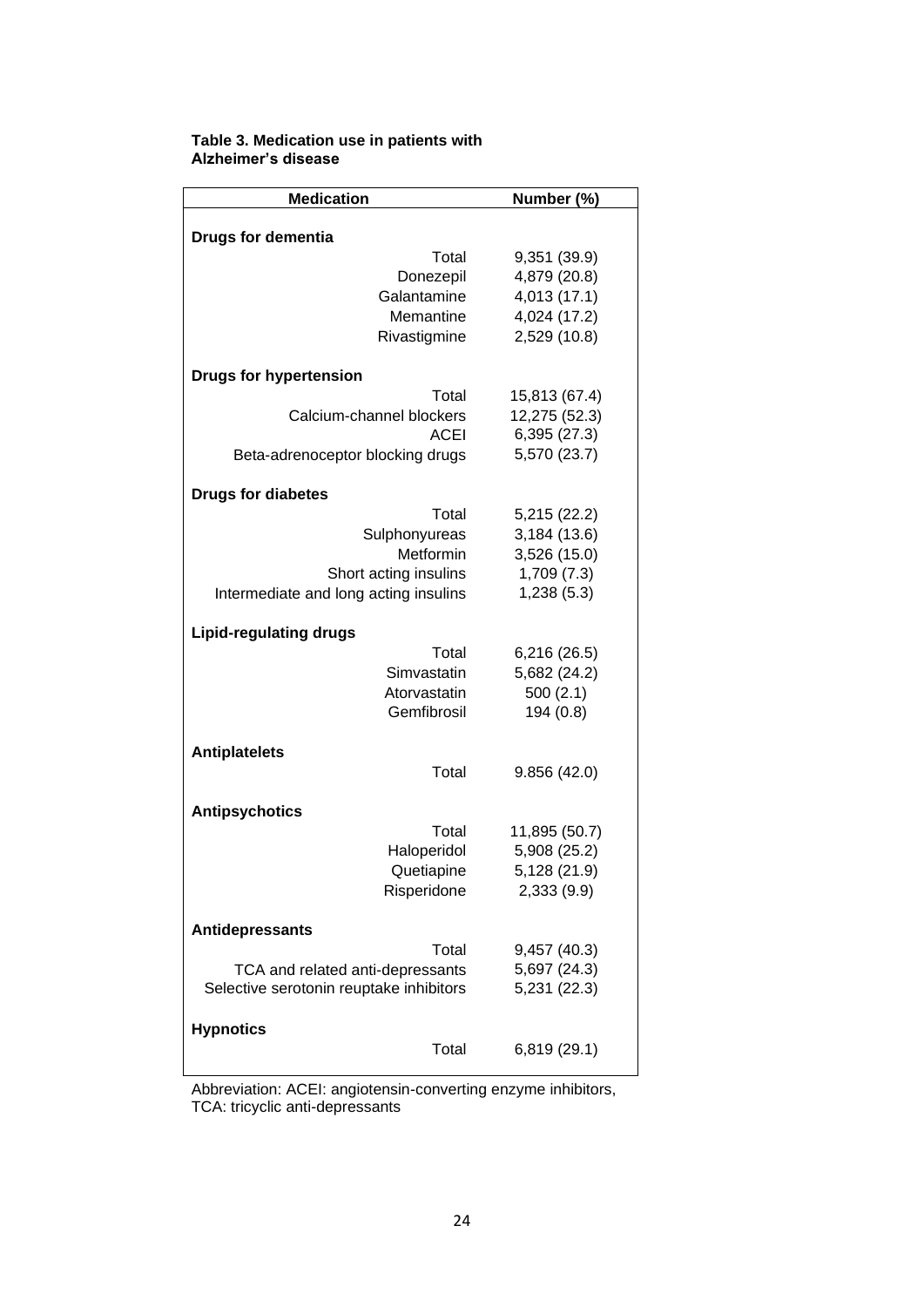|                                                    | <b>AD</b> medication<br>nonusers<br>Number (%) | <b>AD</b> medication<br>long-term users<br>Number (%) | p values        |
|----------------------------------------------------|------------------------------------------------|-------------------------------------------------------|-----------------|
| Total<br>Male<br>Female<br>Median age at diagnosis | 13,077<br>3,692 (28.2)<br>9,385(71.8)<br>86    | 6,395<br>1,815 (28.4)<br>4,580 (71.6)<br>82           | 0.84<br>< 0.001 |
| Medication                                         |                                                |                                                       |                 |
| Drugs for hypertension                             | 9,273 (70.9)                                   | 4,570 (71.5)                                          | 0.44            |
| Calcium-channel blockers                           | 7,098 (54.3)                                   | 3,678 (57.5)                                          | < 0.001         |
| ACEI                                               | 3,748 (28.7)                                   | 1,873 (29.3)                                          | 0.37            |
| Beta-adrenoceptor blocking<br>drugs                | 3,307(25.3)                                    | 1,566 (24.5)                                          | 0.23            |
| Drugs for diabetes                                 | 2,863 (21.9)                                   | 1,633(25.5)                                           | < 0.001         |
| Oral hypoglycemic drugs                            | 2,416 (18.5)                                   | 1,548 (24.2)                                          | 0.001           |
| <b>Insulins</b>                                    | 1,416 (10.8)                                   | 580 (9.1)                                             | < 0.001         |
| Lipid regulating drugs                             | 2,832 (21.7)                                   | 2,405 (37.6)                                          | 0.001           |
| Antiplatelets                                      | 5,763(44.1)                                    | 2,865(44.8)                                           | 0.34            |
| Antipsychotics                                     | 7,366 (56.3)                                   | 3,133(49.0)                                           | 0.001           |
| Antidepressants                                    | 5,375(41.1)                                    | 2,886 (45.1)                                          | < 0.001         |
| <b>Hypnotics</b>                                   | 4,113 (31.5)                                   | 1,938 (30.3)                                          | 0.11            |

**Table 4. Comparison between patients who had not taking medication for Alzheimer's disease and those who took medication for longer than one year**

Abbreviation: ACEI: angiotensin-converting enzyme inhibitors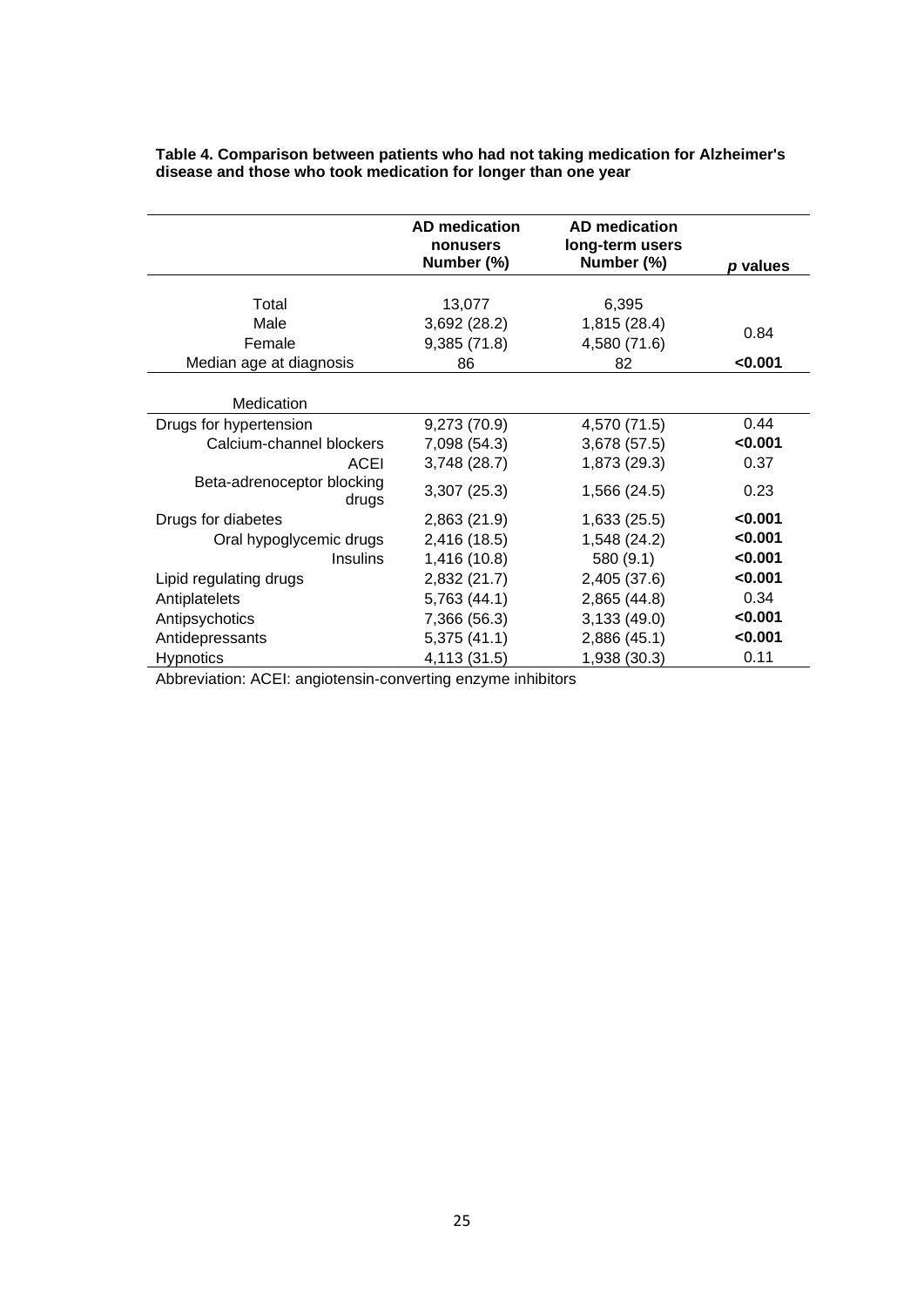|                                     | <b>AD</b> medication<br>nonusers<br>Number (%) | <b>AD</b> medication<br>long-term<br>users<br>Number (%) | p values |
|-------------------------------------|------------------------------------------------|----------------------------------------------------------|----------|
| Total                               | 13.077                                         | 6.395                                                    |          |
| Medication combination              |                                                |                                                          |          |
| Antipsychotics +<br>Antidepressants | 2,528 (19.3)                                   | 1,275 (19.9)                                             | 0.33     |
| Antipsychotics + Hypnotics          | 2,481 (19.0)                                   | 1,040 (16.3)                                             | < 0.001  |
| Antidepressants + Hypnotics         | 1,801 (13.8)                                   | 902 (14.1)                                               | 0.25     |
| All three drugs                     | 908(6.9)                                       | 417 (6.5)                                                | 0.28     |

**Table 5. Combination of medication use in patients with Alzheimer's disease**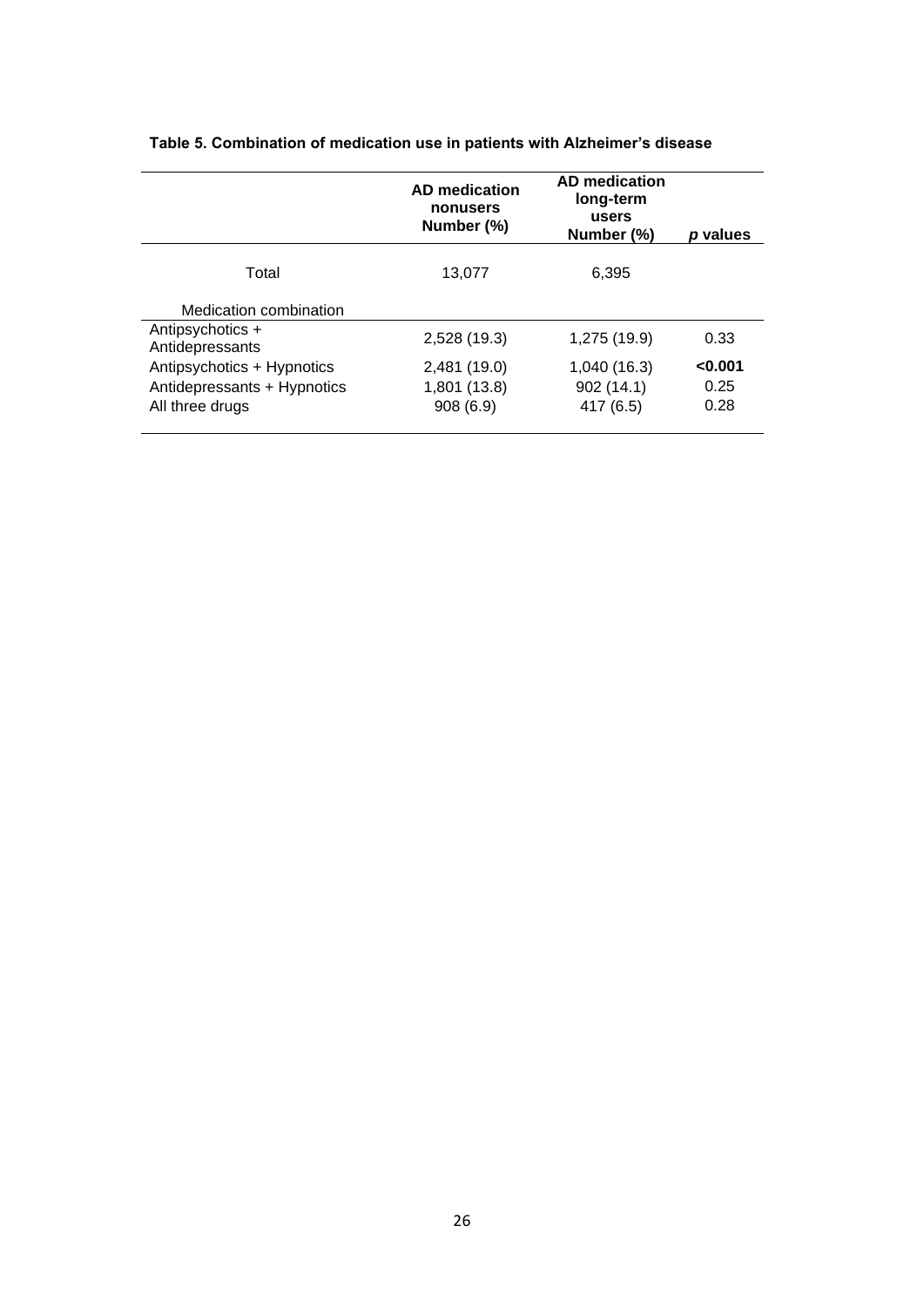**Figure 1.** Sex and age at Alzheimer's disease diagnosis in the Hong Kong population from 2007–2017. A total of 23,467 patients with documented Alzheimer's disease (AD) were selected from the Big Data Analytics Platform of the Hospital Authority Data Collaboration Lab from 2007–2017. (A) Sex and (B) age at the time of AD diagnosis.

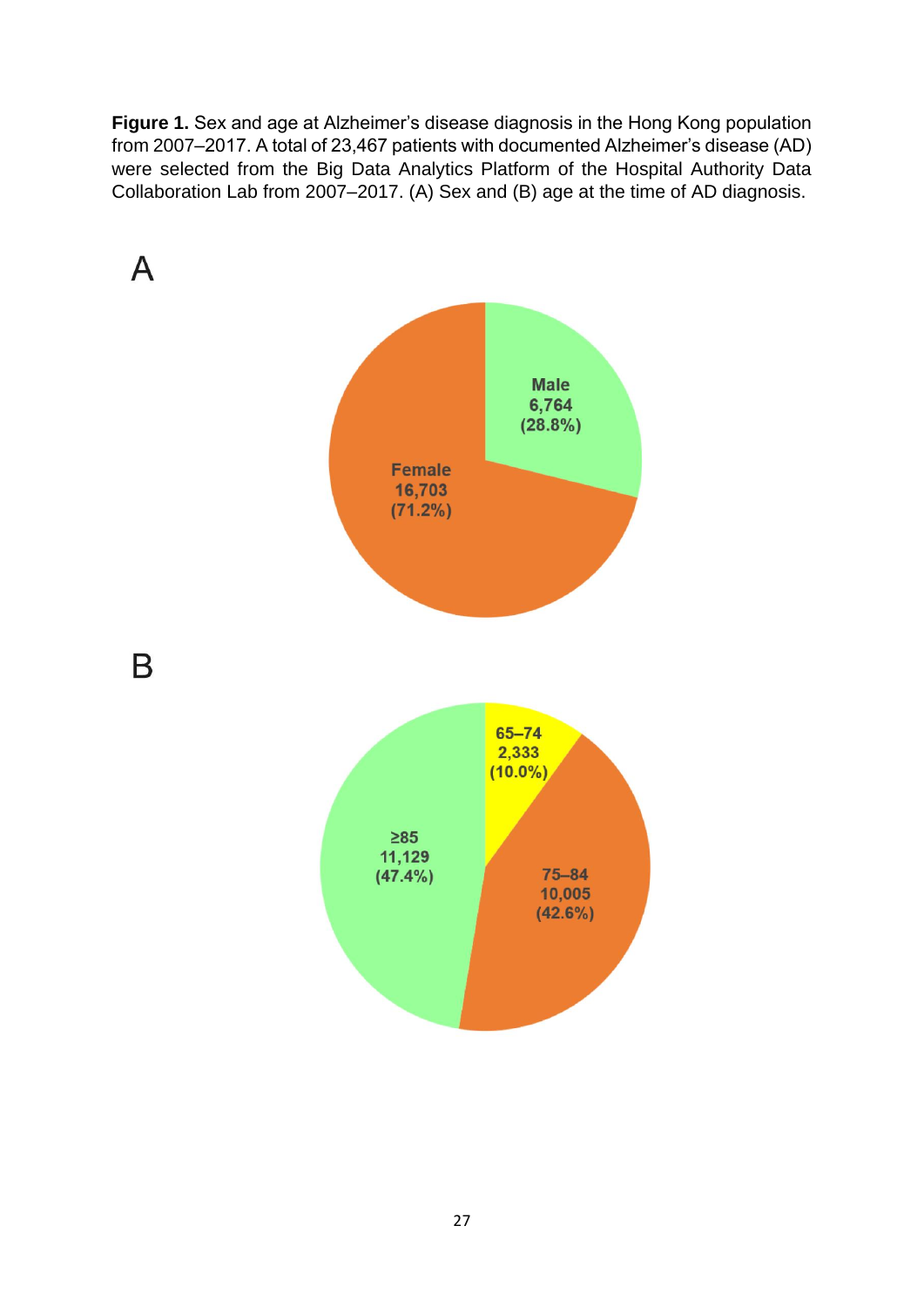**Figure 2.** Alzheimer's disease mortality in Hong Kong from 2007–2017. (A) Cumulative Alzheimer's disease (AD) cases (blue bars) and cumulative mortality of patients with AD (black line with triangles) between January 1, 2007 and December 31, 2017. (B) Cumulative AD cases (blue bars) and annual mortality rates (yellow line with circles).

![](_page_27_Figure_1.jpeg)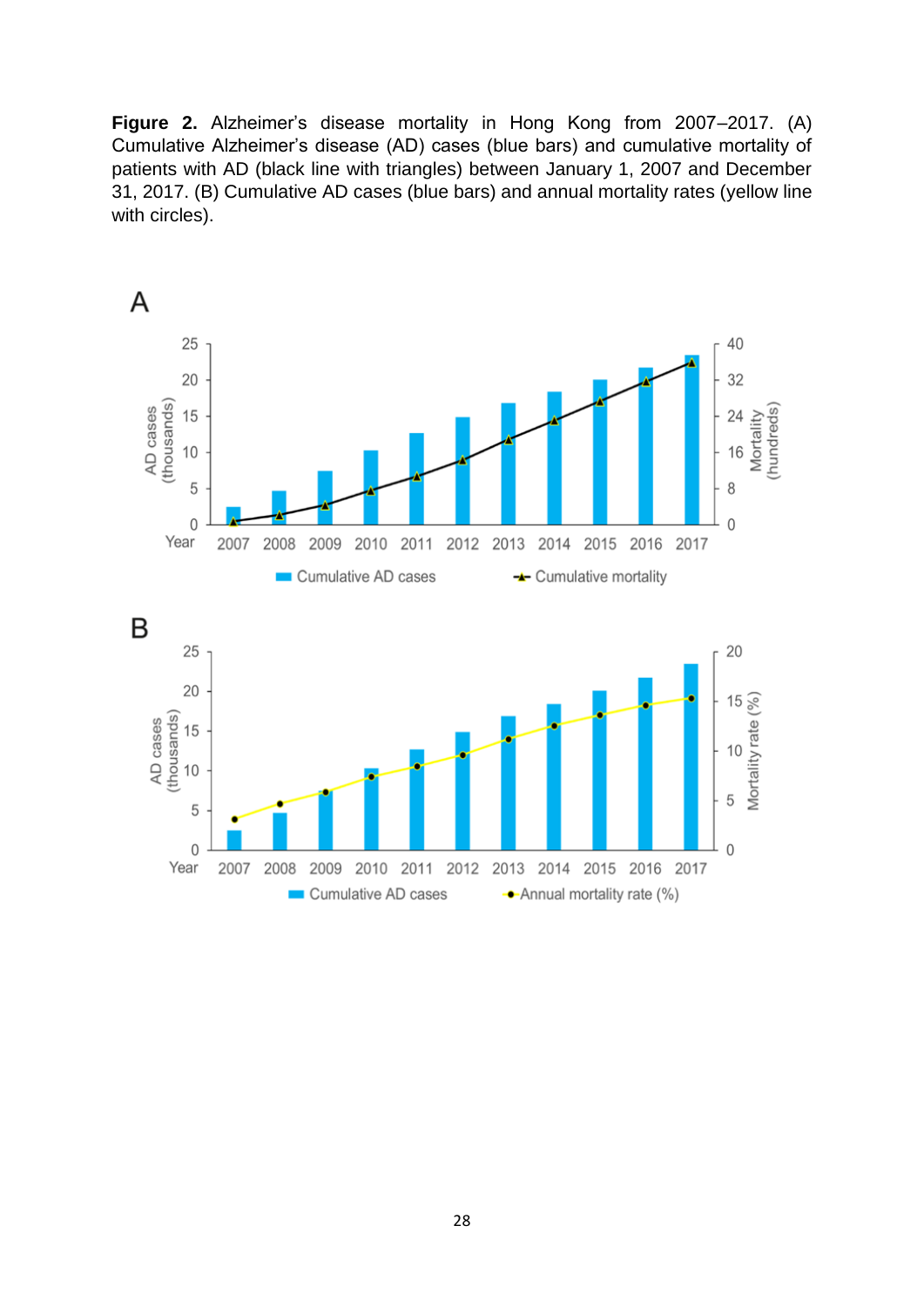**Figure 3.** Duration of medication use for dementia in patients with Alzheimer's disease in Hong Kong from 2007–2017. A total of 9,351 patients received medication for dementia during the study period.

![](_page_28_Figure_1.jpeg)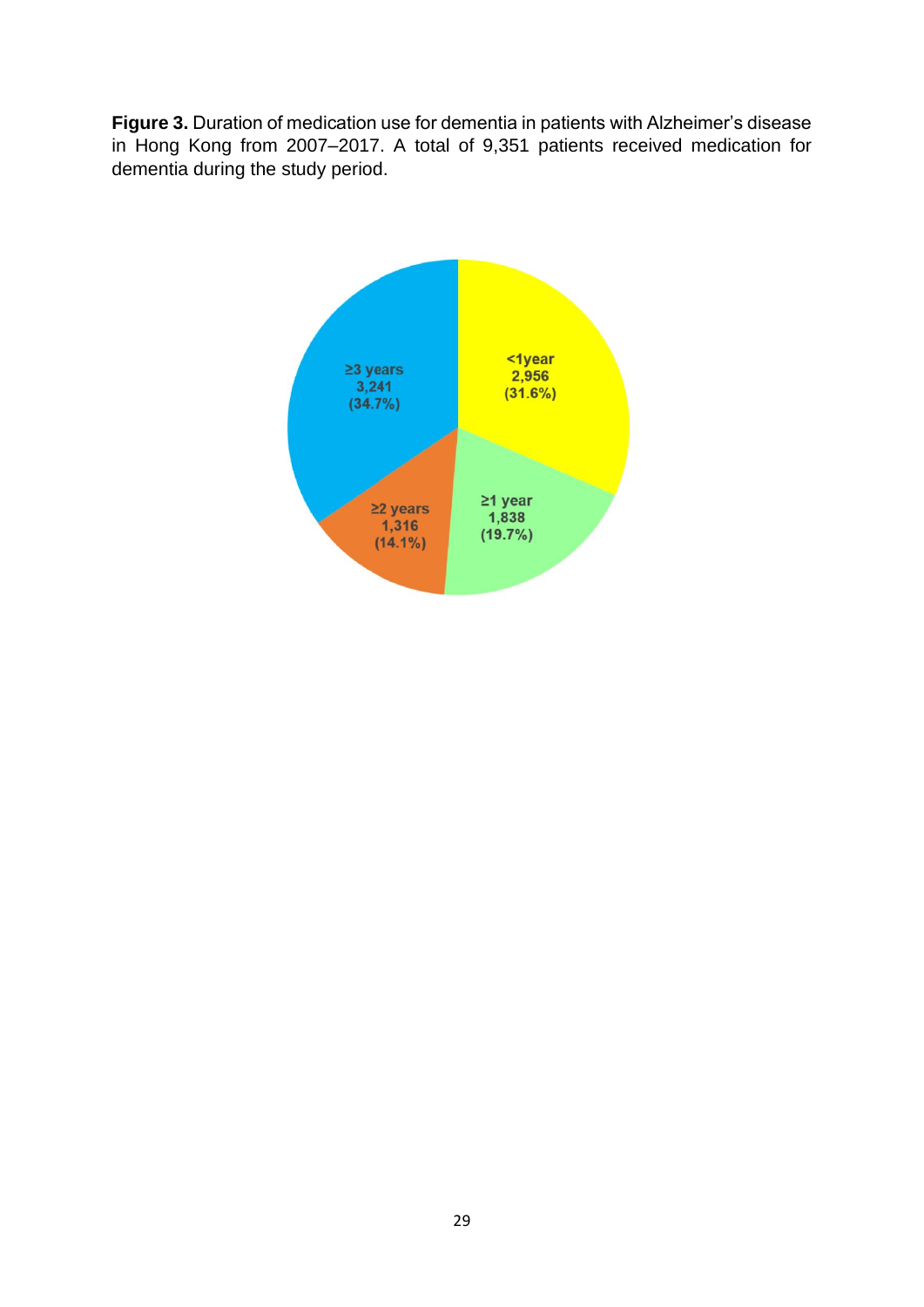# **Supplementary Figure 1.** Selection algorithm for patients with Alzheimer's disease.

![](_page_29_Figure_1.jpeg)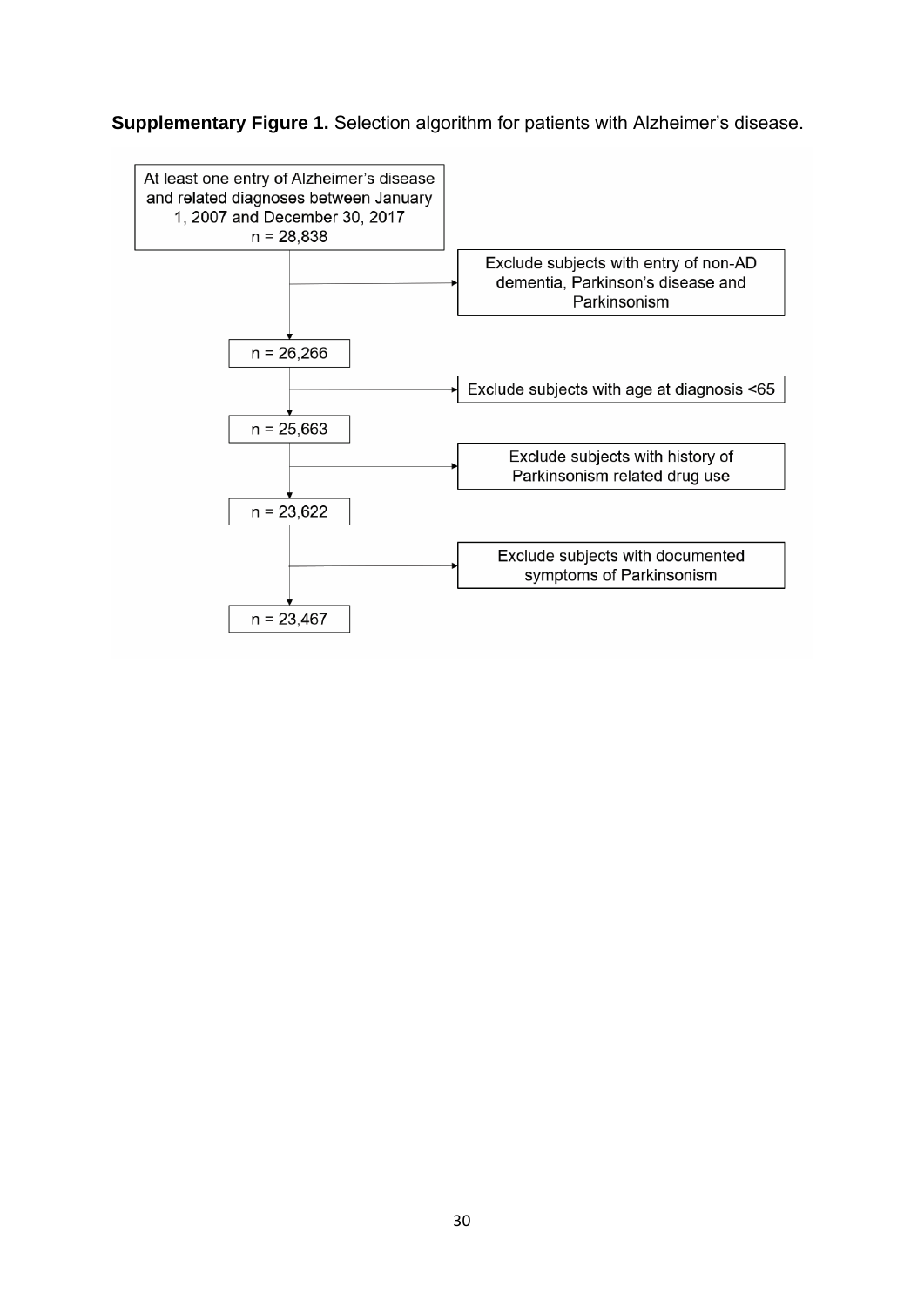**Supplementary Figure 2.** Selection algorithm of patients with Alzheimer's disease with a history of medication use for dementia.

![](_page_30_Figure_1.jpeg)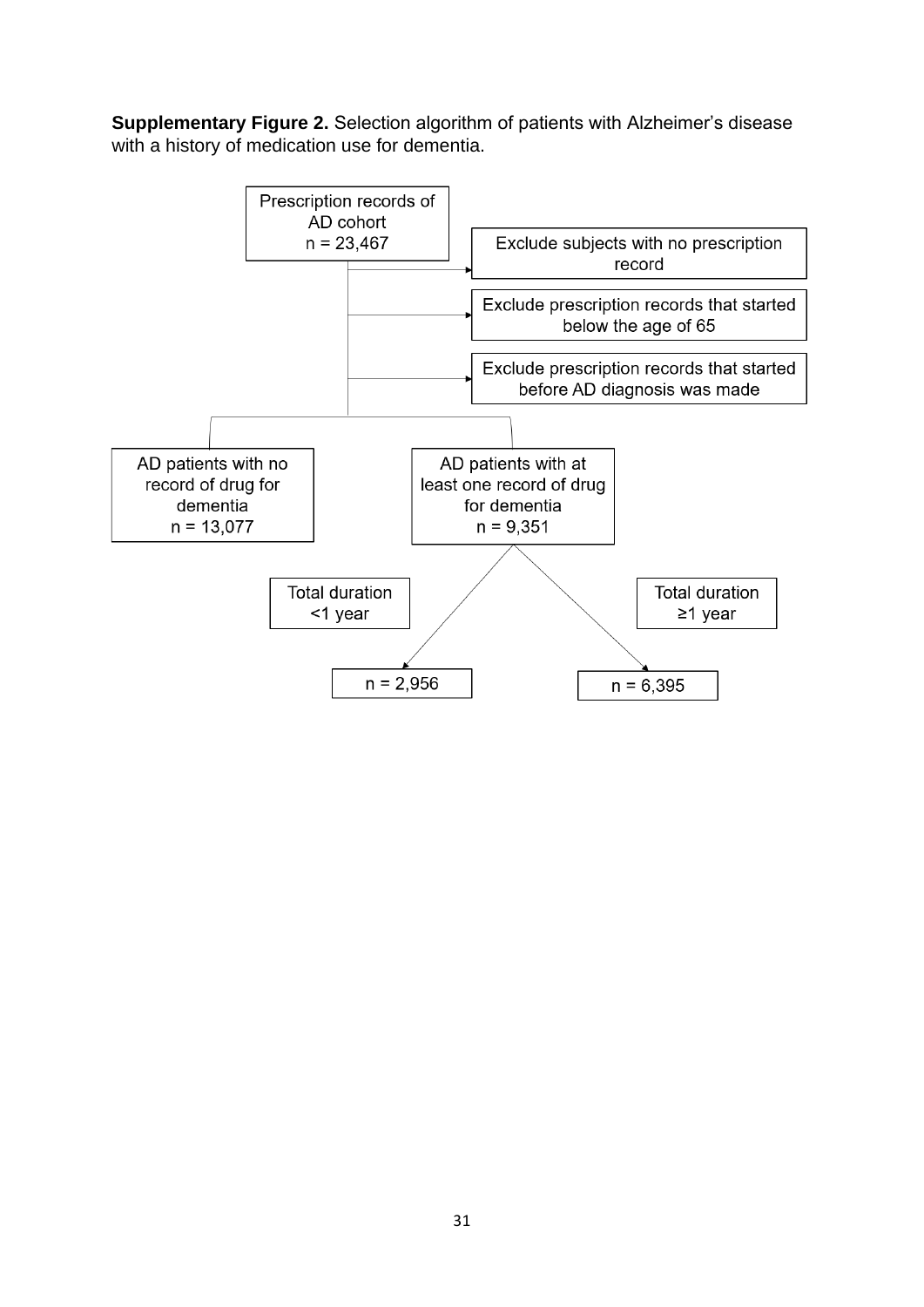**Supplementary Table 1.** Alzheimer's disease-related diagnoses used for subject selection.

AD-related diagnoses Alzheimer's disease Alzheimer''s disease with early onset Alzheimer''s disease with late onset Dementia in Alzheimer''s disease atypical or mixed type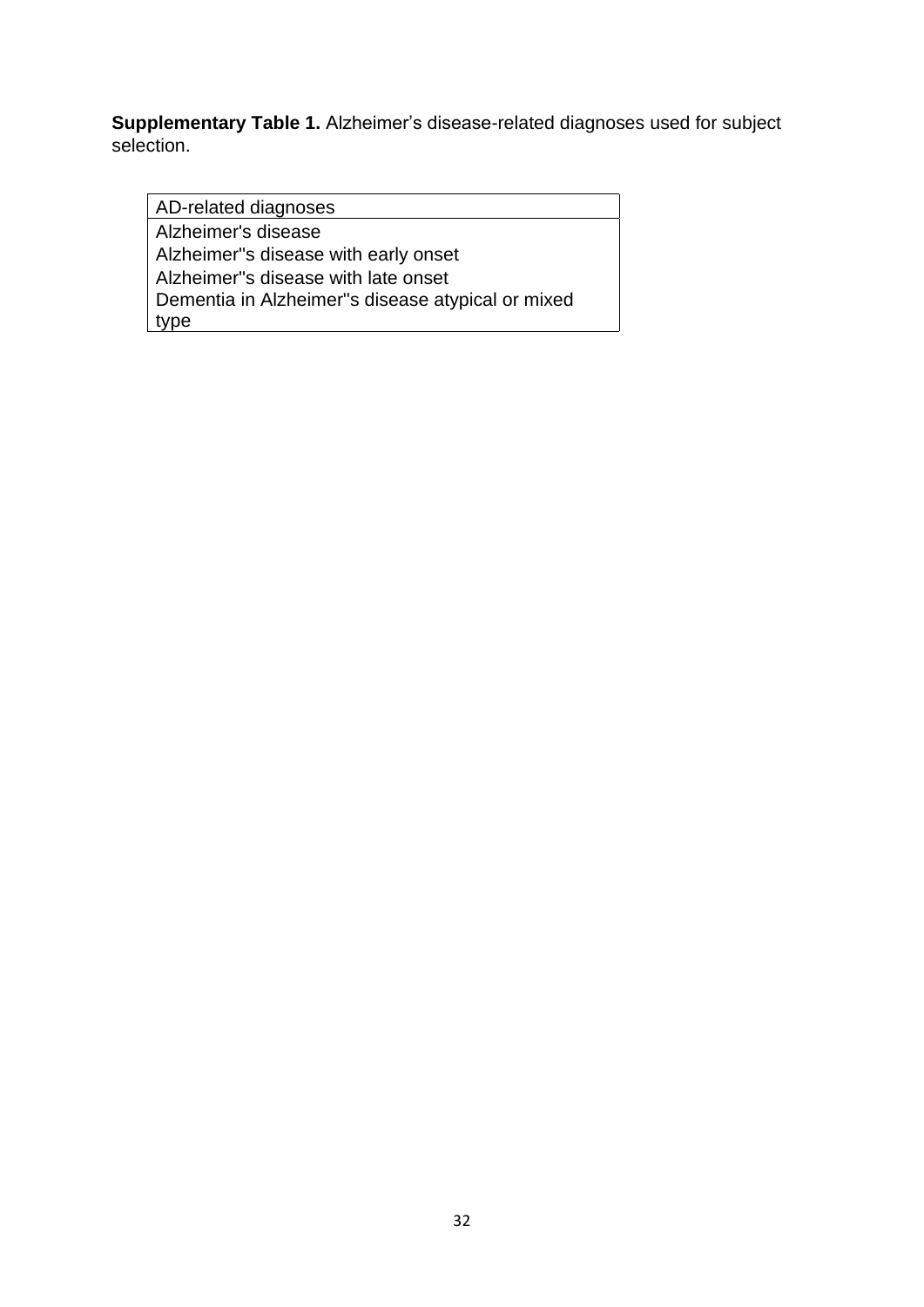# **Supplementary Table 2.** Neurodegenerative disorders other than Alzheimer's disease used for subject selection.

Non-AD dementia, Parkinson's disease and Parkinsonism Dementia due to Creutzfeldt-Jacob disease Arteoriosclerotic dementia Arteoriosclerotic dementia with delirium Post infarct dementia Arteoriosclerotic dementia with delusional feature Arteoriosclerotic dementia with depressive feature Mixed cortical and subcortical vascular dementia Mixed cortical and subcortical vascular dementia,without additional symptoms Mixed cortical and subcortical vascular dementia, with predominant delusional symptom Mixed cortical and subcortical vascular dementia, with predominantly hallucinatory symptom Mixed cortical and subcortical vascular dementia , with predominantly depressive symptom Mixed cortical and subcortical vascular dementia, with mixed symptoms Multi-infarct dementia Multi-infarct dementia, without additional symptoms Multi-infarct dementia, with predominant delusional symptom Multi-infarct dementia, with predominantly hallucinatory symptom Multi-infarct dementia, with predominant depressive symptom Multi-infarct dementia,with mixed symptoms Subcortical vascular dementia Subcortical vascular dementia, without additional symptoms Subcortical vascular dementia, with predominant delusional symptom Subcortical vascular dementia, with predominantly hallucinatory symptom Subcortical vascular dementia, with predominant depressive symptom Subcortical vascular dementia, with mixed symptoms Vascular dementia Vascular dementia, acute onset Vascular dementia of acute onset , without additional symptoms Vascular dementia of acute onset, with predominant delusional symptom Vascular dementia of acute onset, with predominantly hallucinatory symptom Vascular dementia of acute onset, with predominant depressive symptom Vascular dementia of acute onset, with mixed symptoms Vascular dementia, without additional symptoms Vascular dementia with behavioral disturbance Vascular dementia,uncomplicated Vascular dementia with hallucination Vascular dementia with mixed symptoms Vascular dementia with delirium Vascular dementia with delirum, with behavioral disturbance Vascular dementia with delusion, with behavioral disturbance Vascular dementia with predominantly delusional Vascular dementia with depressed mood, with behavioral disturbance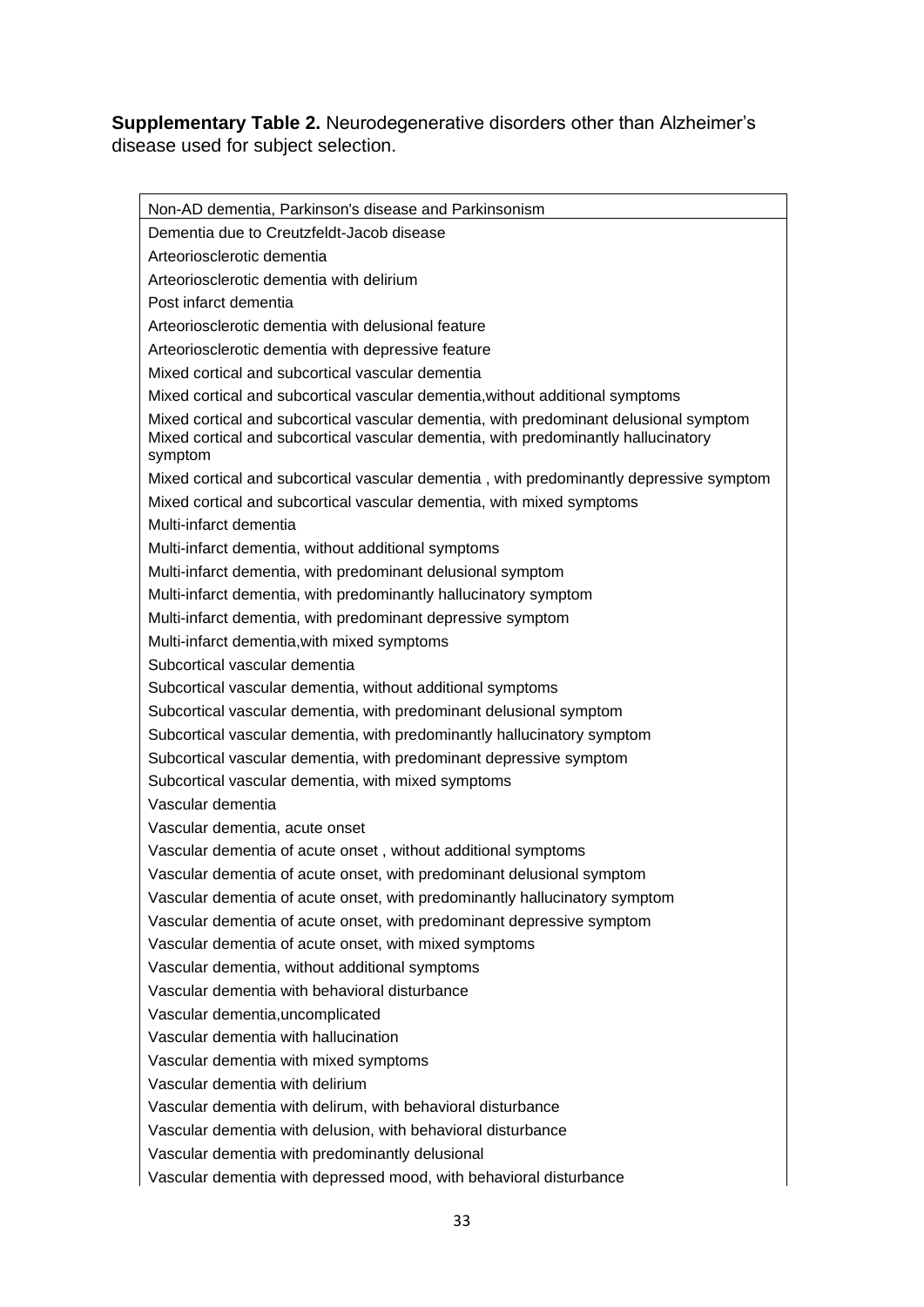- Vascular dementia with predominantly depressive
- Paralysis agitans
- Parkinsonian syndrome
- Neuroleptic-induced Parkinsonism
- Secondary Parkinsonism
- Secondary Parkinsonism
- Drug-induced Parkinsonism
- Secondary Parkinsonism due to non-drug agents
- Postencephalitic Parkinsonism
- Dementia in Pick's disease
- Fronto-temporal dementia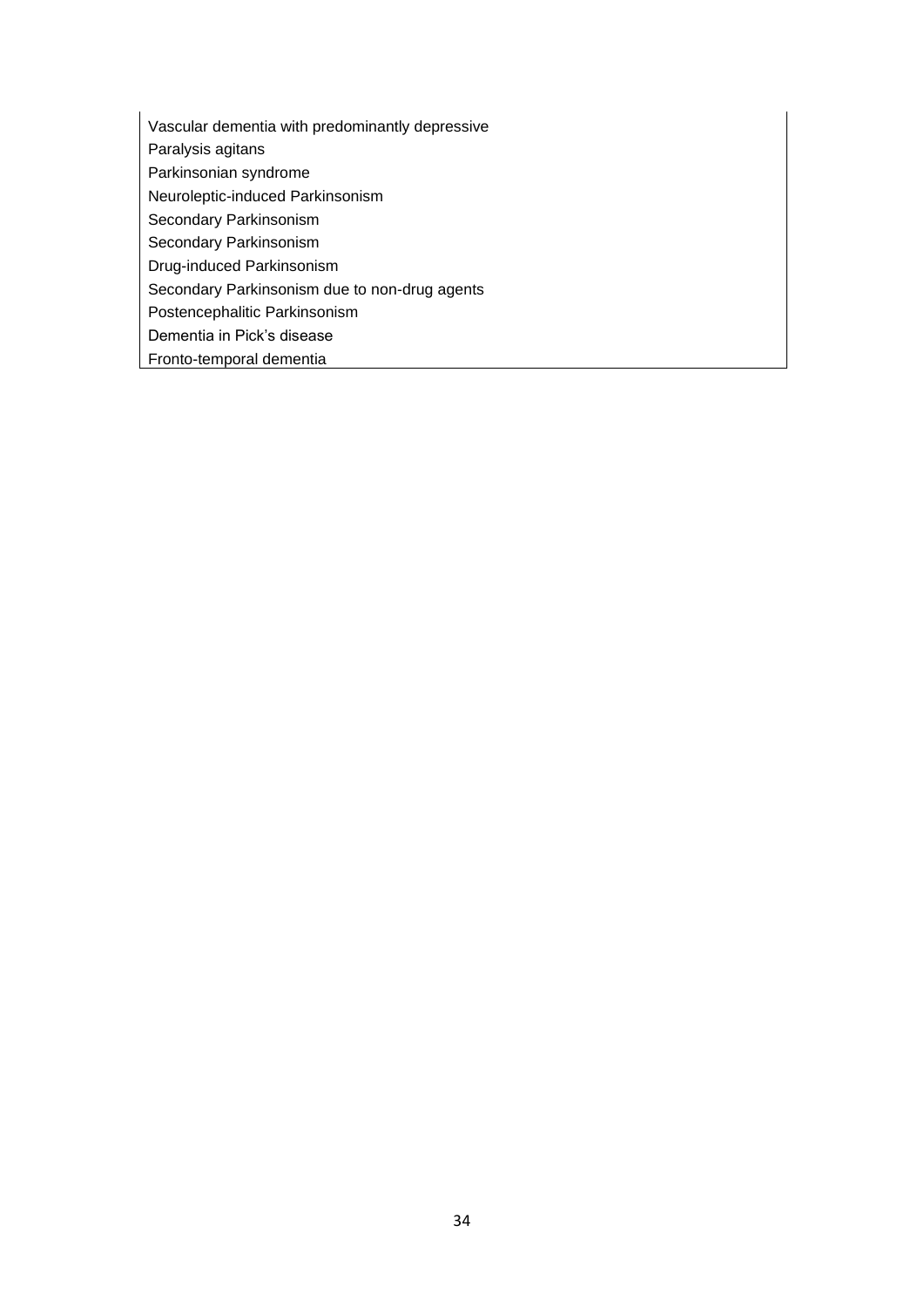**Supplementary Table 3.** List of diagnoses for determining comorbidities of patients with Alzheimer's disease.

| Comorbidities   | Disease full description                                                                                                                                        |  |  |
|-----------------|-----------------------------------------------------------------------------------------------------------------------------------------------------------------|--|--|
|                 | Benign essential hypertension                                                                                                                                   |  |  |
| Hypertension    | <b>Essential hypertension</b>                                                                                                                                   |  |  |
|                 | Hypertension                                                                                                                                                    |  |  |
|                 | Hypertensive encephalopathy                                                                                                                                     |  |  |
|                 | Hypertensive heart and renal disease                                                                                                                            |  |  |
|                 | Hypertensive heart and renal disease, malignant                                                                                                                 |  |  |
|                 | Hypertensive heart and renal disease, malignant, with congestive heart failure                                                                                  |  |  |
|                 | Hypertensive heart and renal disease, with congestive heart failure<br>Hypertensive heart and renal disease, with congestive heart failure and renal<br>failure |  |  |
| and related     | Hypertensive heart and renal disease, with renal failure                                                                                                        |  |  |
| diagnoses       | Hypertensive heart disease                                                                                                                                      |  |  |
|                 | Hypertensive heart disease with congestive heart failure                                                                                                        |  |  |
|                 | Hypertensive renal disease                                                                                                                                      |  |  |
|                 | Hypertensive renal disease with renal failure                                                                                                                   |  |  |
|                 | Hypertensive renal disease, malignant                                                                                                                           |  |  |
|                 | Hypertensive renal disease, malignant, with renal failure                                                                                                       |  |  |
|                 | Malignant hypertension                                                                                                                                          |  |  |
|                 | Malignant hypertensive heart disease with congestive heart failure                                                                                              |  |  |
|                 | Renovascular hypertension                                                                                                                                       |  |  |
|                 | Diabetes mellitus                                                                                                                                               |  |  |
|                 | Diabetes mellitus with autonomic neuropathy                                                                                                                     |  |  |
|                 | Diabetes mellitus with background retinopathy                                                                                                                   |  |  |
|                 | Diabetes mellitus with drug induced hypoglycaemia                                                                                                               |  |  |
|                 | Diabetes mellitus with hyperglycaemia                                                                                                                           |  |  |
|                 | Diabetes mellitus with hyperosmolarity                                                                                                                          |  |  |
|                 | Diabetes mellitus with hypoglycaemia                                                                                                                            |  |  |
|                 | Diabetes mellitus with maculopathy                                                                                                                              |  |  |
|                 | Diabetes mellitus with mononeuropathy                                                                                                                           |  |  |
| <b>Diabetes</b> | Diabetes mellitus with overt nephropathy (macroalbuminuria)                                                                                                     |  |  |
| <b>Mellitus</b> | Diabetes mellitus with peripheral angiopathy                                                                                                                    |  |  |
|                 | Diabetes mellitus with proliferative retinopathy                                                                                                                |  |  |
|                 | Diabetes mellitus, uncontrolled with gangrene foot                                                                                                              |  |  |
|                 | Diabetes mellitus, uncontrolled with hyperglycaemia                                                                                                             |  |  |
|                 | Diabetes mellitus, uncontrolled with hyperosmolar coma                                                                                                          |  |  |
|                 | Diabetes mellitus, uncontrolled with hyperosmolarity                                                                                                            |  |  |
|                 | Diabetes mellitus, uncontrolled with ketoacidosis                                                                                                               |  |  |
|                 | Diabetic ketoacidosis                                                                                                                                           |  |  |
|                 | Diabetic retinopathy                                                                                                                                            |  |  |
|                 | NIDDM with neurological manifestations, uncontrolled                                                                                                            |  |  |
|                 | NIDDM with ophthalmic manifestations, uncontrolled                                                                                                              |  |  |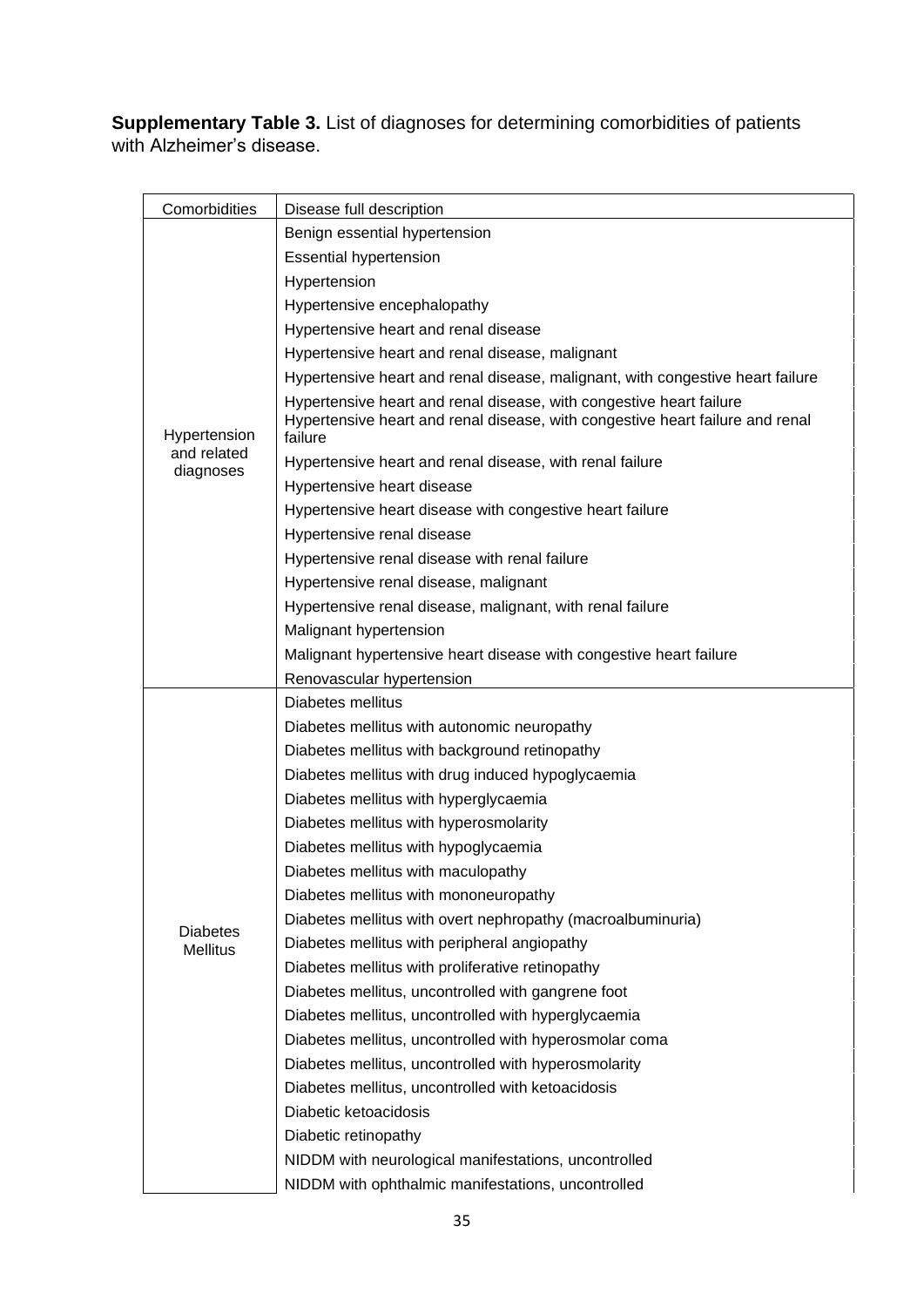Non-insulin dependent diabetes mellitus with neuropathy Polyneuropathy in diabetes Proliferative diabetic retinopathy Type I diabetes mellitus Type I diabetes mellitus with background retinopathy Type I diabetes mellitus with drug induced hypoglycaemia Type I diabetes mellitus with hyperglycaemia Type I diabetes mellitus with hypoglycaemia Type I diabetes mellitus with leg ulcer Type I diabetes mellitus with maculopathy Type I diabetes mellitus with neurological manifestations Type I diabetes mellitus with overt nephropathy (macroalbuminuria) Type I diabetes mellitus with peripheral neuropathy Type I diabetes mellitus with pre-proliferative retinopathy Type I diabetes mellitus with proliferative retinopathy Type I diabetes mellitus with retinopathy Type I diabetes mellitus with triopathy Type I diabetes mellitus, uncontrolled with hyperglycaemia Type I diabetes mellitus, uncontrolled with hyperosmolarity Type II diabetes mellitus Type II diabetes mellitus uncontrolled with autonomic neuropathy Type II diabetes mellitus uncontrolled with nephrotic syndrome Type II diabetes mellitus uncontrolled with peripheral neuropathy Type II diabetes mellitus with amyotrophy Type II diabetes mellitus with arthropathy Type II diabetes mellitus with autonomic neuropathy Type II diabetes mellitus with background retinopathy Type II diabetes mellitus with complication Type II diabetes mellitus with foot ulcer Type II diabetes mellitus with gangrene foot Type II diabetes mellitus with hyperosmolarity Type II diabetes mellitus with hypoglycaemia Type II diabetes mellitus with hypoglycaemia, drug induced Type II diabetes mellitus with hypoglycaemic coma Type II diabetes mellitus with incipient nephropathy Type II diabetes mellitus with ischaemic heart disease Type II diabetes mellitus with ketoacidosis Type II diabetes mellitus with ketoacidotic coma Type II diabetes mellitus with leg ulcer Type II diabetes mellitus with maculopathy Type II diabetes mellitus with mononeuropathy Type II diabetes mellitus with nephrotic syndrome Type II diabetes mellitus with overt nephropathy (macroalbuminuria) Type II diabetes mellitus with peripheral neuropathy Type II diabetes mellitus with peripheral vascular disease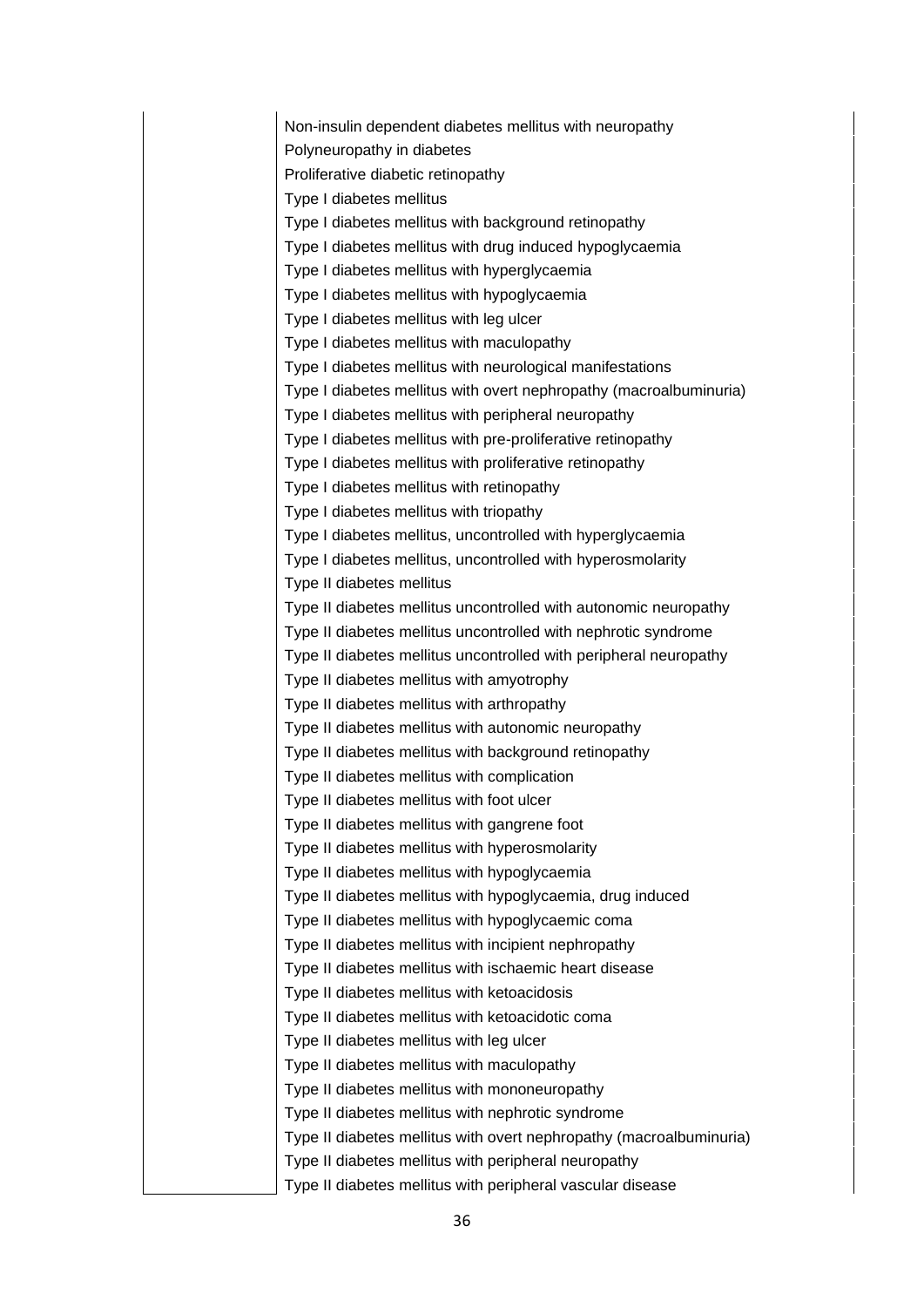|                 | Type II diabetes mellitus with polyneuropathy                                     |
|-----------------|-----------------------------------------------------------------------------------|
|                 | Type II diabetes mellitus with pre-proliferative retinopathy                      |
|                 | Type II diabetes mellitus with proliferative retinopathy                          |
|                 | Type II diabetes mellitus with triopathy                                          |
|                 | Type II diabetes mellitus, uncontrolled with amyotrophy                           |
|                 | Type II diabetes mellitus, uncontrolled with background retinopathy               |
|                 | Type II diabetes mellitus, uncontrolled with complication                         |
|                 | Type II diabetes mellitus, uncontrolled with drug induced hypoglycaemia           |
|                 | Type II diabetes mellitus, uncontrolled with foot ulcer                           |
|                 | Type II diabetes mellitus, uncontrolled with gangrene foot                        |
|                 | Type II diabetes mellitus, uncontrolled with hyperglycaemia                       |
|                 | Type II diabetes mellitus, uncontrolled with hyperosmolar coma                    |
|                 | Type II diabetes mellitus, uncontrolled with hyperosmolarity                      |
|                 | Type II diabetes mellitus, uncontrolled with hypoglycaemia                        |
|                 | Type II diabetes mellitus, uncontrolled with incipient nephropathy                |
|                 | Type II diabetes mellitus, uncontrolled with ischaemic heart disease              |
|                 | Type II diabetes mellitus, uncontrolled with ketoacidosis                         |
|                 | Type II diabetes mellitus, uncontrolled with ketoacidotic coma                    |
|                 | Type II diabetes mellitus, uncontrolled with leg ulcer                            |
|                 | Type II diabetes mellitus, uncontrolled with maculopathy                          |
|                 | Type II diabetes mellitus, uncontrolled with mononeuropathy                       |
|                 | Type II diabetes mellitus, uncontrolled with overt nephropathy (macroalbuminuria) |
|                 | Type II diabetes mellitus, uncontrolled with peripheral vascular disease          |
|                 | Type II diabetes mellitus, uncontrolled with polyneuropathy                       |
|                 | Type II diabetes mellitus, uncontrolled with pre-proliferative retinopathy        |
|                 | Type II diabetes mellitus, uncontrolled with proliferative retinopathy            |
|                 | Type II diabetes mellitus, uncontrolled with triopathy                            |
|                 | Type II DM with hyperglycaemia                                                    |
|                 | Type II DM with hyperosmolar coma                                                 |
|                 | Familial hyperlipidaemia                                                          |
|                 | Hypercholesterolaemia                                                             |
| Hyperlipidemia  | Hyperlipidaemia                                                                   |
|                 | Mixed hyperlipidaemia                                                             |
|                 | Pure hypercholesterolaemia                                                        |
|                 | Pure hyperglyceridaemia                                                           |
|                 | Acute cerebrovascular disease                                                     |
|                 | Basilar artery syndrome                                                           |
|                 | Cerebral artery occlusion with cerebral infarction                                |
|                 | Cerebral embolism with infarction                                                 |
| Cerebrovascular | Cerebrovascular disease                                                           |
| accident        | Chronic cerebral ischaemia                                                        |
|                 | Generalized ischaemic cerebrovascular disease                                     |
|                 | Haemorrhagic conversion of cerebral infarction                                    |
|                 | Occlusion and stenosis of carotid artery                                          |
|                 | Occlusion and stenosis of carotid artery with cerebral infarction                 |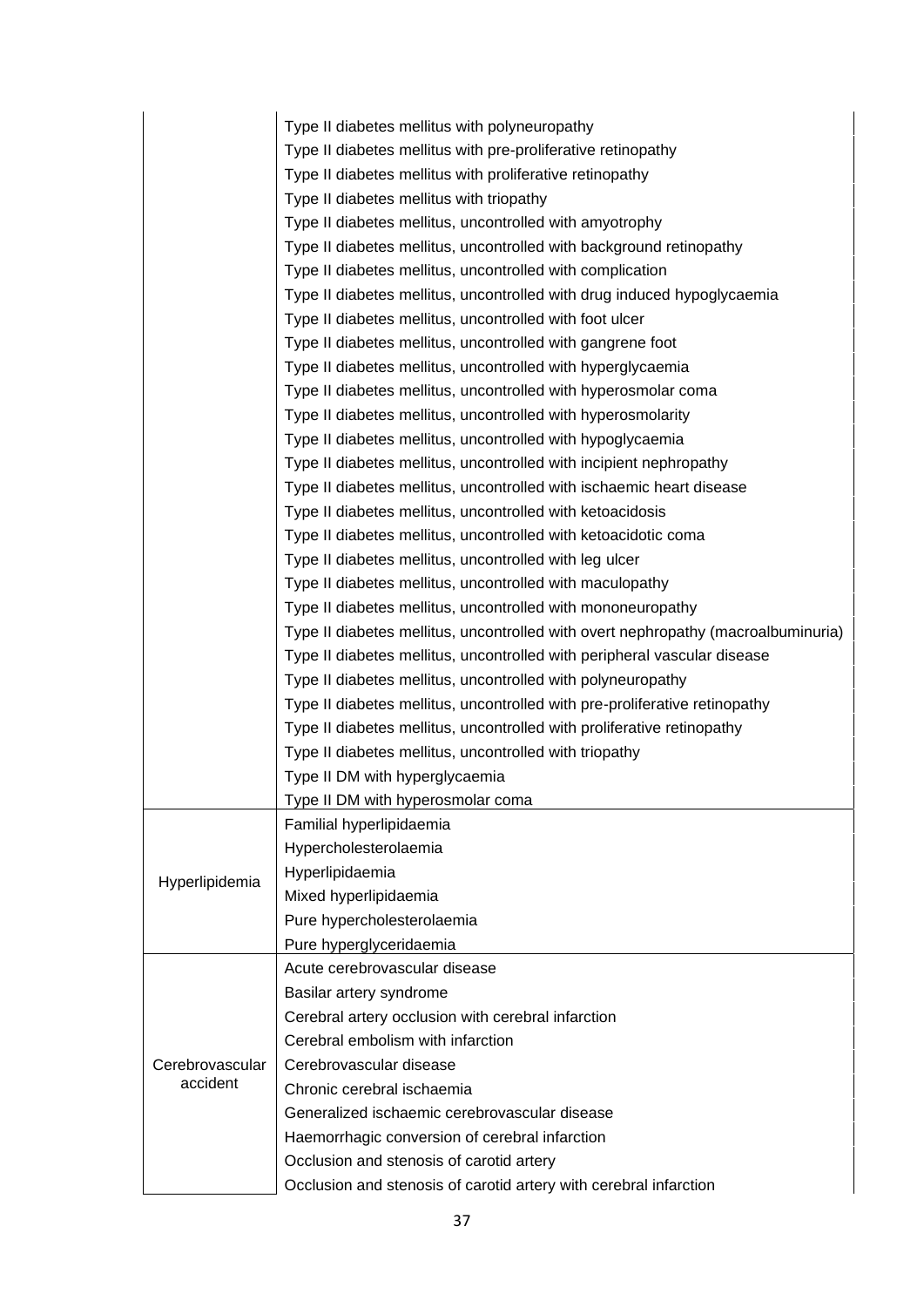|                | Occlusion and stenosis of multiple arteries with cerebral infarct      |  |  |
|----------------|------------------------------------------------------------------------|--|--|
|                | Occlusion and stenosis of precerebral artery with cerebral infarction  |  |  |
|                | Occlusion and stenosis of vertebral artery                             |  |  |
|                | Transient cerebral ischaemia                                           |  |  |
|                | Transient ischaemic attack                                             |  |  |
|                | Vertebral artery syndrome                                              |  |  |
|                | Cerebral haemorrhage                                                   |  |  |
|                | Intracerebral haemorrhage - intra-ventricular, non-traumatic           |  |  |
|                | Intracerebral haemorrhage, non-traumatic                               |  |  |
|                | Intracranial haemorrhage, non-traumatic                                |  |  |
|                | Acute ischaemic heart disease                                          |  |  |
|                | Chronic ischaemic heart disease                                        |  |  |
| Coronary heart | Free wall rupture - post-myocardial infarction                         |  |  |
| disease        | Ischaemic heart disease                                                |  |  |
|                | Sequelae of myocardial infarction                                      |  |  |
|                | Subacute ischaemic heart disease                                       |  |  |
|                | Acute leukaemia                                                        |  |  |
|                | Acute myeloid leukaemia                                                |  |  |
|                | Acute myeloid leukaemia in complete remission                          |  |  |
|                | Anorectal adenocarcinoma                                               |  |  |
|                | B-cell lymphoma                                                        |  |  |
|                | Cancer of ampulla of Vater                                             |  |  |
|                | Cancer of anal canal                                                   |  |  |
|                | Cancer of anterior mediastinum                                         |  |  |
|                | Cancer of anus                                                         |  |  |
|                | Cancer of appendix vermiformis                                         |  |  |
|                | Cancer of ascending colon                                              |  |  |
|                | Cancer of biliary tract                                                |  |  |
|                | Cancer of body of uterus                                               |  |  |
|                | Cancer of brain - parietal lobe                                        |  |  |
| Cancers        | Cancer of brain - temporal lobe                                        |  |  |
|                | Cancer of bronchus and lung                                            |  |  |
|                | Cancer of caecum                                                       |  |  |
|                | Cancer of cervix                                                       |  |  |
|                | Cancer of cervix uteri                                                 |  |  |
|                | Cancer of cheek mucosa                                                 |  |  |
|                | Cancer of colon                                                        |  |  |
|                | Cancer of connective and soft tissue                                   |  |  |
|                | Cancer of connective and soft tissue of head, face, and neck           |  |  |
|                | Cancer of connective and soft tissue of lower limb, including hip      |  |  |
|                | Cancer of connective and soft tissue of thorax                         |  |  |
|                | Cancer of connective and soft tissue of upper limb, including shoulder |  |  |
|                | Cancer of corpus uteri, not involve isthmus                            |  |  |
|                | Cancer of descending colon                                             |  |  |
|                | Cancer of digestive organs and peritoneum                              |  |  |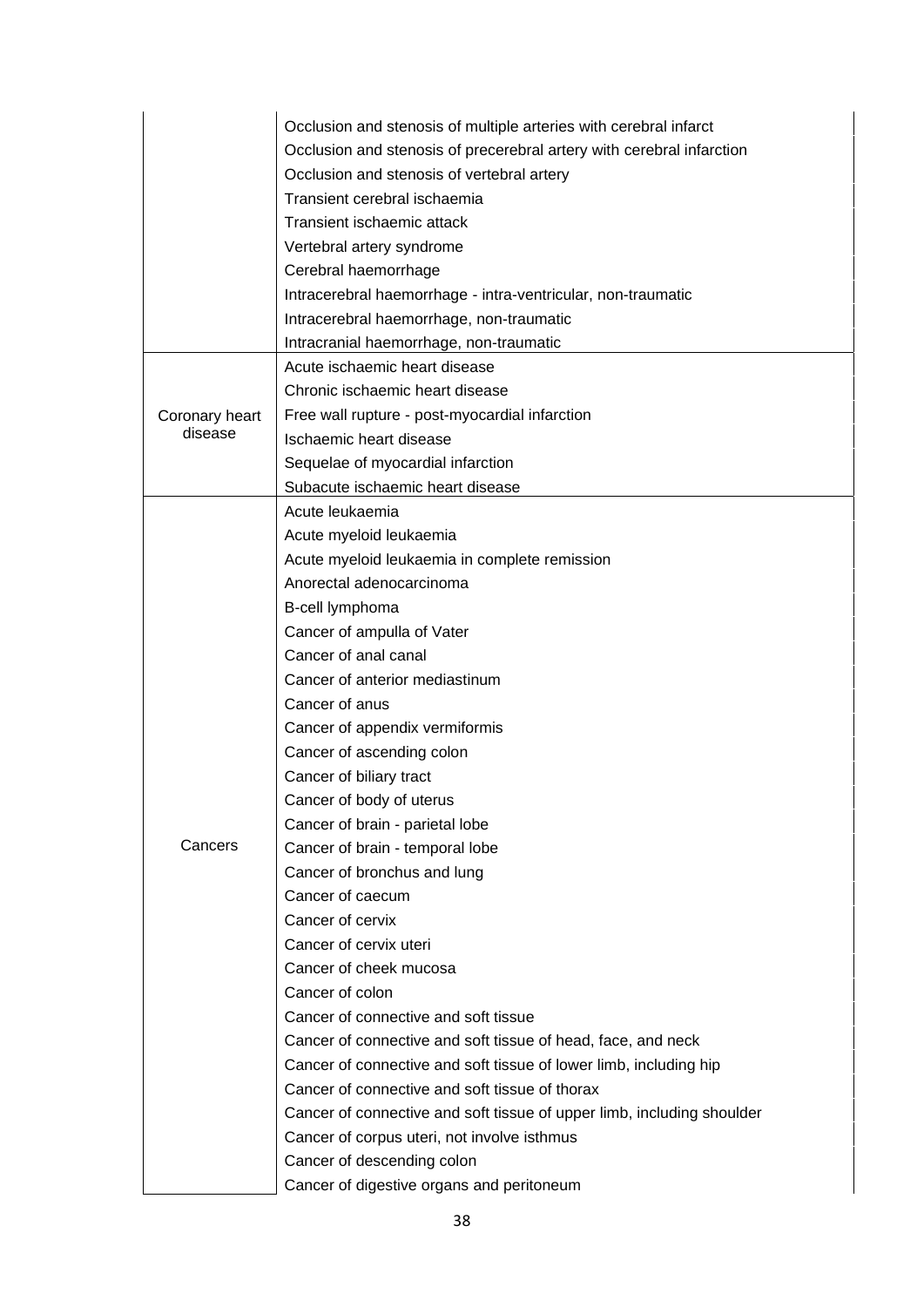Cancer of digestive system and intra-abdominal organs Cancer of duodenum Cancer of exocervix Cancer of extrahepatic bile ducts Cancer of female breast Cancer of female breast - central Cancer of female breast - lower-inner quadrant Cancer of female breast - lower-outer quadrant Cancer of female breast - upper-inner quadrant Cancer of female breast - upper-outer quadrant Cancer of female breast, other site Cancer of floor of mouth Cancer of gallbladder Cancer of hard palate Cancer of hepatic flexure of colon Cancer of hypopharynx, other site Cancer of kidney and ureter Cancer of kidney, bilateral Cancer of kidney, left Cancer of kidney, right Cancer of labia majora Cancer of labia minora Cancer of larynx - glottis Cancer of larynx - subglottis Cancer of larynx - supraglottis Cancer of liver - intrahepatic bile duct Cancer of liver, primary Cancer of lower gum Cancer of lower lip, vermilion border Cancer of lower lobe, bronchus or lung Cancer of main bronchus Cancer of male breast Cancer of male breast, left Cancer of mediastinum Cancer of middle lobe, bronchus or lung Cancer of mouth Cancer of nasal cavity Cancer of nasopharynx Cancer of oesophagus Cancer of oesophagus - abdominal Cancer of oesophagus - cervical Cancer of oesophagus - thoracic Cancer of oropharynx Cancer of ovary Cancer of pancreas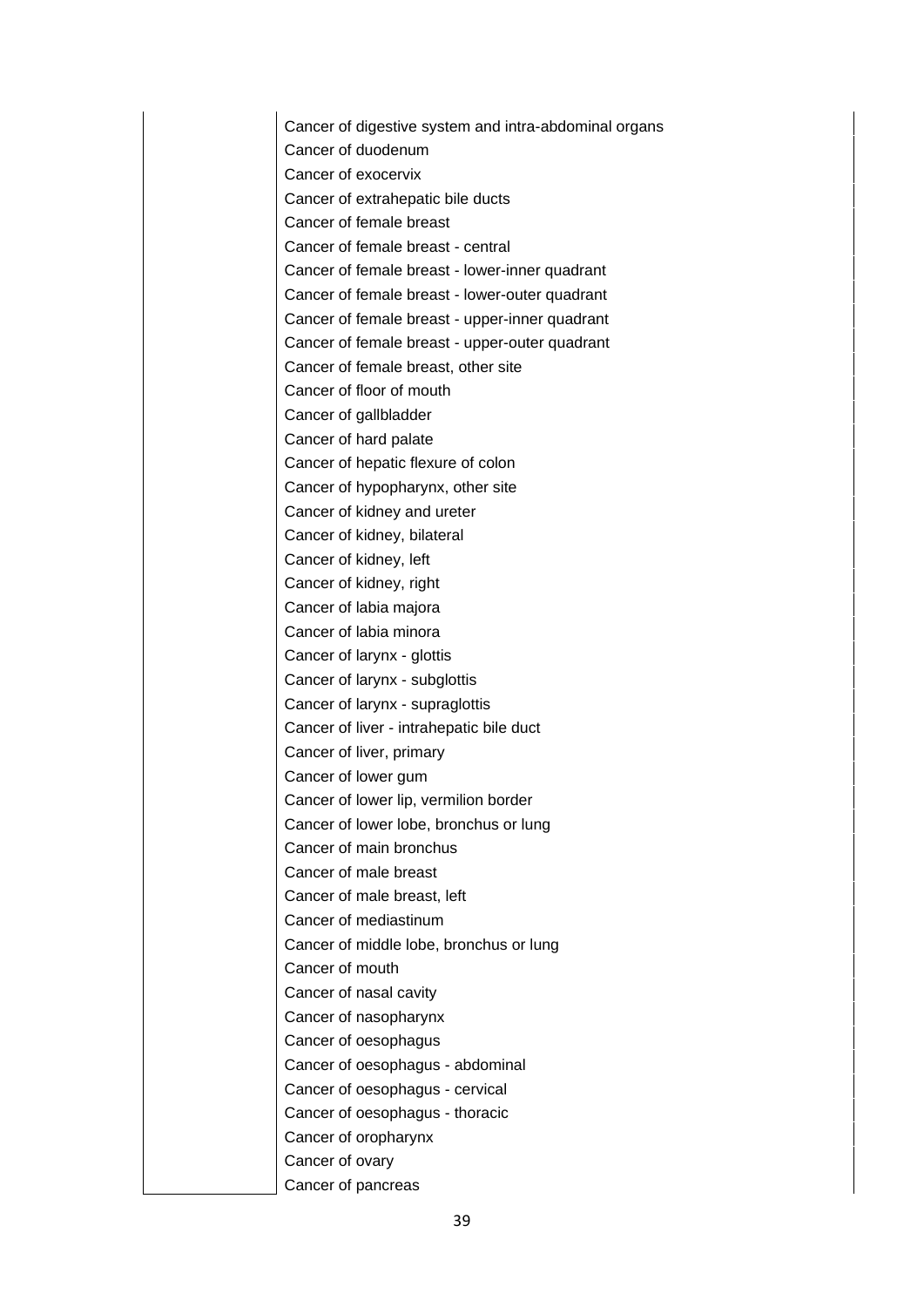Cancer of pancreas - body Cancer of pancreas - head Cancer of pancreas - tail Cancer of pancreatic duct Cancer of parotid gland Cancer of pelvic bones, sacrum, and coccyx Cancer of penis Cancer of peritoneum Cancer of pharynx Cancer of posterior hypopharyngeal wall Cancer of prepuce Cancer of prostate Cancer of pyloric antrum Cancer of pyriform sinus Cancer of rectosigmoid junction Cancer of rectum Cancer of rectum or anus Cancer of renal pelvis Cancer of renal pelvis, left Cancer of renal pelvis, right Cancer of retroperitoneum Cancer of scalp and skin of neck Cancer of sigmoid colon Cancer of skin Cancer of skin - eyelid, including canthus Cancer of skin - face Cancer of skin - lip Cancer of skin - lower limb, hip Cancer of skin of ear and external auditory canal Cancer of skin of trunk, not involve scrotum Cancer of skin of upper limb including shoulder Cancer of splenic flexure of colon Cancer of stomach Cancer of stomach - body Cancer of stomach - cardia Cancer of stomach - greater curvature Cancer of stomach - lesser curvature Cancer of stomach - pylorus Cancer of the lip, oral cavity and pharynx Cancer of thyroid gland Cancer of tip and lateral border of tongue Cancer of tongue Cancer of tongue - base Cancer of tongue - dorsal surface Cancer of trachea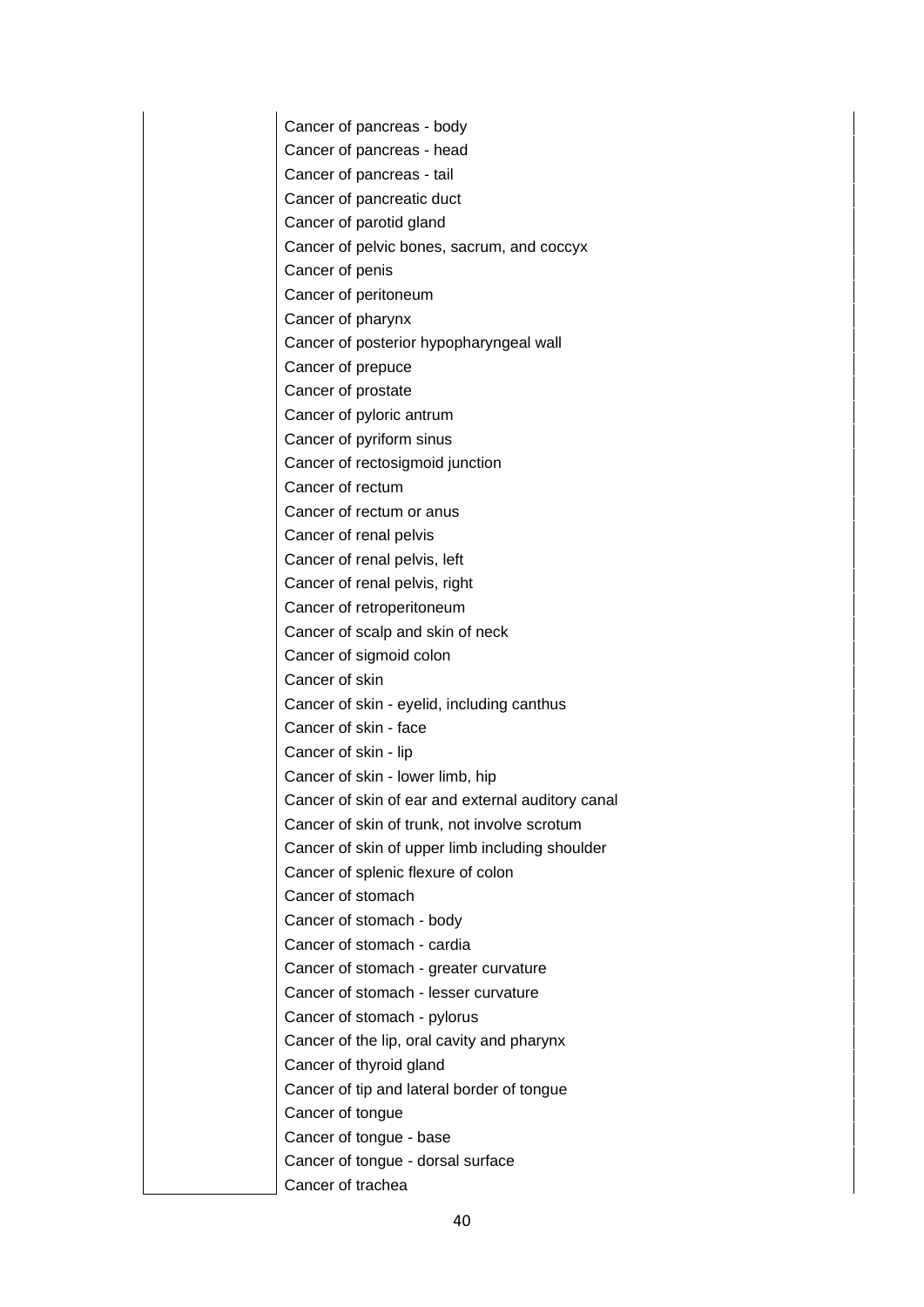Cancer of transverse colon Cancer of upper lobe, bronchus or lung Cancer of ureter, left Cancer of ureter, right Cancer of ureteric orifice Cancer of urinary bladder Cancer of urinary bladder - anterior wall Cancer of urinary bladder - dome Cancer of urinary bladder - lateral wall Cancer of urinary bladder - neck Cancer of urinary bladder - posterior wall Cancer of urinary bladder - trigone Cancer of urinary bladder, other site Cancer of vagina Cancer of vallecula Cancer of vulva Carcinoma in situ of breast Carcinoma in situ of cervix uteri Carcinoma in situ of female genital organs Carcinoma in situ of rectum Carcinoma in situ of scalp and skin of neck Carcinoma in situ of skin of face Carcinoma in situ of skin of lower limb, including hip Carcinoma in situ of stomach Carcinoma of kidney Carcinoma of penis Carcinoma of peritoneum Carcinoma of prostate Carcinoma of prostate with bony metastasis Carcinoma of renal pelvis Carcinoma of ureter Carcinoma of urinary bladder Carcinoma with liver metastasis Cholangiocarcinoma Chronic lymphocytic leukaemia Chronic lymphocytic leukaemia in remission Chronic myeloid leukaemia Chronic myelomonocytic leukaemia Invasive transitional cell carcinoma Leukaemia Lymphoma Lymphosarcoma Lymphosarcoma involving lymph nodes of head, face, and neck Lymphosarcoma involving lymph nodes of multiple sites Lymphosarcoma involving spleen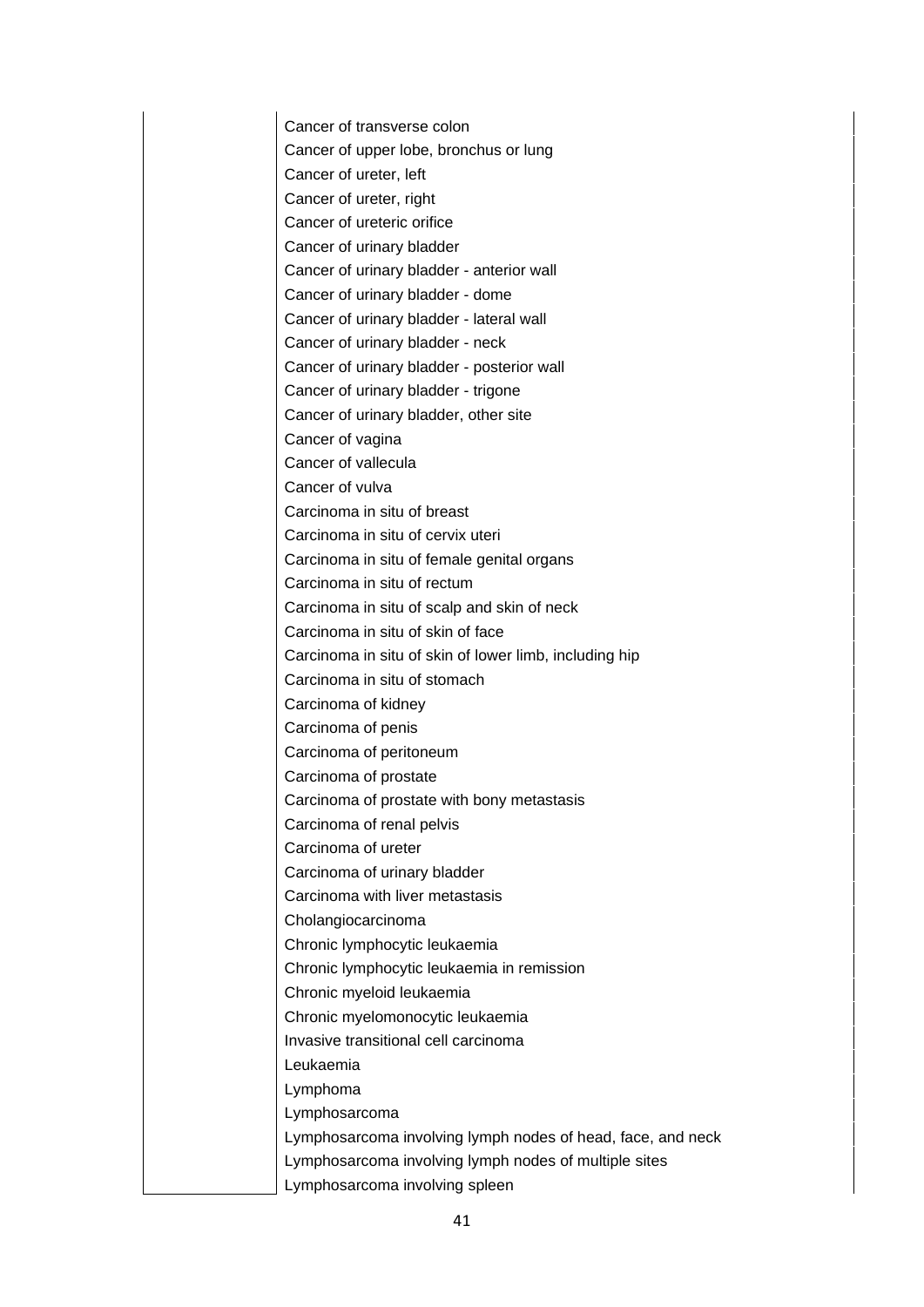|               | Malignant ascites                                                                                             |
|---------------|---------------------------------------------------------------------------------------------------------------|
|               | Malignant lymphoma involving lymph nodes of inguinal region and lower limb                                    |
|               | Malignant lymphoma involving lymph nodes of multiple sites                                                    |
|               | Malignant lymphoma, extranodal and solid organ                                                                |
|               | Malignant neoplasm of colon                                                                                   |
|               | Malignant neoplasm of female breast                                                                           |
|               |                                                                                                               |
|               | Malignant neoplasm of nipple and areola of female breast<br>Malignant neoplasm of trachea, bronchus, and lung |
|               |                                                                                                               |
|               | Malignant pleural effusion                                                                                    |
|               | Multiple myeloma                                                                                              |
|               | Multiple myeloma in remission                                                                                 |
|               | Myeloma                                                                                                       |
|               | Neoplasm of ear                                                                                               |
|               | Neoplasm of skin                                                                                              |
|               | Nodular lymphoma                                                                                              |
|               | Nodular lymphoma involving lymph nodes of multiple sites                                                      |
|               | Plasma cell leukaemia                                                                                         |
|               | Renal cell carcinoma                                                                                          |
|               | Skin melanoma                                                                                                 |
|               | Skin melanoma - face                                                                                          |
|               | Skin melanoma - foot                                                                                          |
|               | Skin melanoma - hip                                                                                           |
|               | Skin melanoma - lower limb, not involving hip                                                                 |
|               | Skin melanoma of trunk, not involving scrotum                                                                 |
|               | Skin melanoma of upper limb, not involving shoulder                                                           |
|               | Squamous cell carcinoma                                                                                       |
|               | Transitional cell carcinoma of urinary bladder                                                                |
|               | Bilateral renal impairment                                                                                    |
|               | Chronic kidney disease                                                                                        |
|               | Chronic kidney disease, stage 4                                                                               |
|               | Chronic kidney disease, stage 5                                                                               |
|               | Chronic renal failure                                                                                         |
|               | Chronic renal impairment                                                                                      |
|               | Chronic renal parenchymal disease                                                                             |
|               | Diabetes mellitus with overt nephropathy (macroalbuminuria)                                                   |
| Chronic renal | End stage renal failure admitted for haemodialysis                                                            |
| diseases      | End stage renal failure admitted for peritoneal dialysis                                                      |
|               | Hypertensive heart and renal disease                                                                          |
|               | Hypertensive heart and renal disease, malignant                                                               |
|               | Hypertensive heart and renal disease, malignant, with congestive heart failure                                |
|               | Hypertensive heart and renal disease, with congestive heart failure                                           |
|               | Hypertensive heart and renal disease, with congestive heart failure and renal                                 |
|               | failure                                                                                                       |
|               | Hypertensive heart and renal disease, with renal failure                                                      |
|               | Hypertensive renal disease                                                                                    |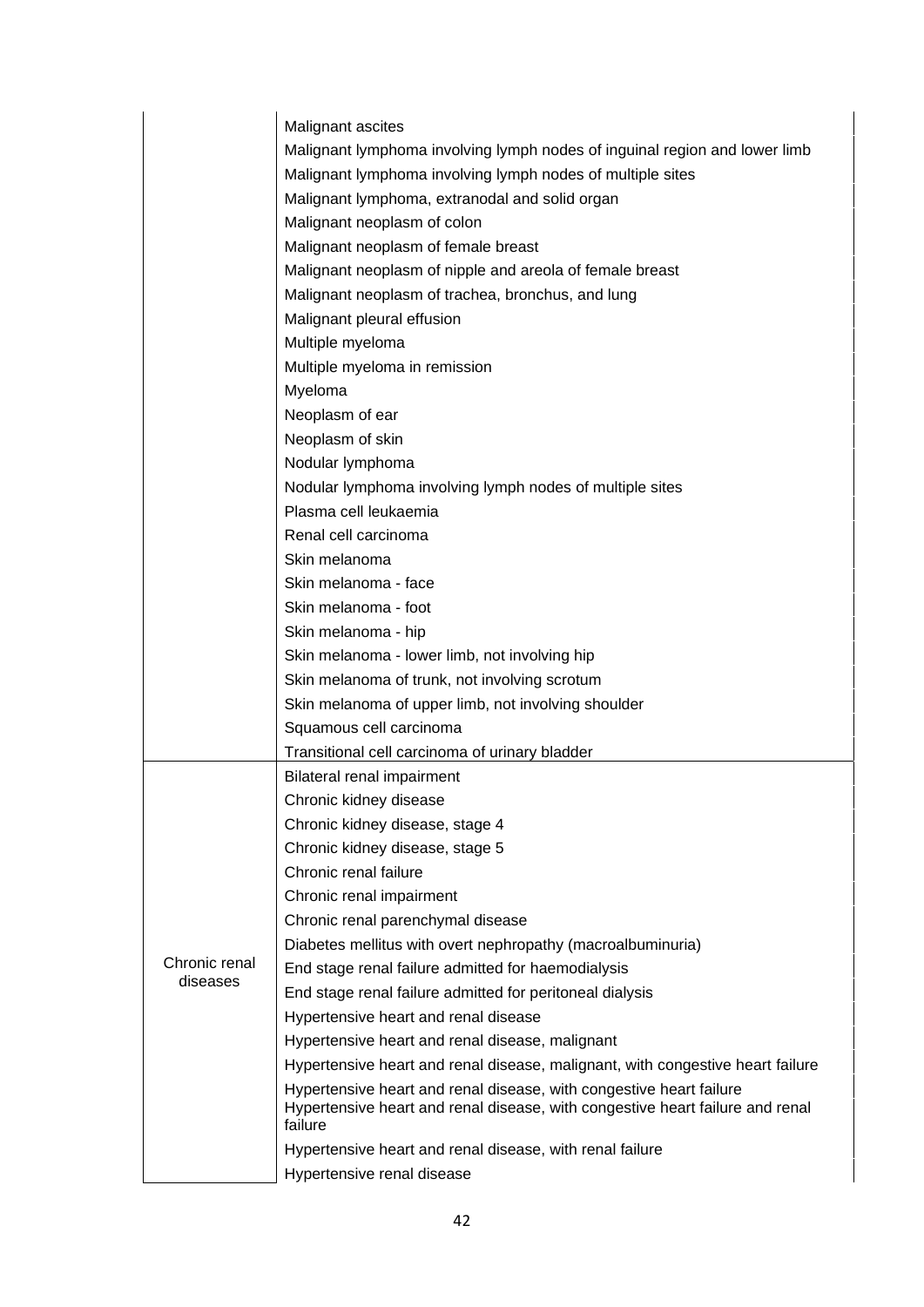|                        | Hypertensive renal disease with renal failure<br>Hypertensive renal disease, malignant, with renal failure<br>Impaired renal function |
|------------------------|---------------------------------------------------------------------------------------------------------------------------------------|
|                        | Renal failure                                                                                                                         |
|                        | Secondary hypertension due to renal disorder                                                                                          |
|                        | Type I diabetes mellitus with overt nephropathy (macroalbuminuria)                                                                    |
|                        | Type II diabetes mellitus uncontrolled with nephrotic syndrome                                                                        |
|                        | Type II diabetes mellitus with incipient nephropathy                                                                                  |
|                        | Type II diabetes mellitus with nephrotic syndrome                                                                                     |
|                        | Type II diabetes mellitus with overt nephropathy (macroalbuminuria)                                                                   |
|                        | Type II diabetes mellitus, uncontrolled with incipient nephropathy                                                                    |
|                        | Type II diabetes mellitus, uncontrolled with overt nephropathy (macroalbuminuria)                                                     |
|                        | Uraemia                                                                                                                               |
|                        | Asthma                                                                                                                                |
|                        | Asthma, with status asthmaticus                                                                                                       |
|                        | <b>Bronchiectasis</b>                                                                                                                 |
|                        | <b>Bronchiolitis obliterans</b>                                                                                                       |
| Chronic<br>respiratory | Chronic airway obstruction                                                                                                            |
| diseases               | Chronic bronchitis                                                                                                                    |
|                        | Chronic obstructive bronchitis                                                                                                        |
|                        | Chronic obstructive bronchitis with acute exacerbation                                                                                |
|                        | Chronic obstructive pulmonary disease                                                                                                 |
|                        | Extrinsic asthma                                                                                                                      |
|                        | Acute hepatic failure                                                                                                                 |
|                        | Alcoholic chronic liver disease                                                                                                       |
|                        | Alcoholic cirrhosis of liver                                                                                                          |
|                        | ""Alcoholic cirrhosis of liver, Child"s A"'                                                                                           |
|                        | ""Alcoholic cirrhosis of liver, Child"s C"'                                                                                           |
|                        | Alcoholic liver damage                                                                                                                |
|                        | Alcoholic liver disease                                                                                                               |
|                        | <b>Biliary cirrhosis</b>                                                                                                              |
|                        | Biliary cirrhosis, primary                                                                                                            |
| Chronic liver          | Chronic hepatic failure                                                                                                               |
| diseases               | Cryptogenic cirrhosis                                                                                                                 |
|                        | Hepatic coma                                                                                                                          |
|                        | Hepatic encephalopathy                                                                                                                |
|                        | Hepatic fibrosis                                                                                                                      |
|                        | Impaired liver function                                                                                                               |
|                        | Liver cirrhosis                                                                                                                       |
|                        | "Non-alcoholic cirrhosis of liver - Child"s A"                                                                                        |
|                        | "Non-alcoholic cirrhosis of liver - Child"s B"                                                                                        |
|                        | "Non-alcoholic cirrhosis of liver - child"s C"'                                                                                       |
|                        | "Non-alcoholic cirrhosis of liver - Child"s C"'                                                                                       |
|                        | Oesophageal varices due to cirrhosis                                                                                                  |